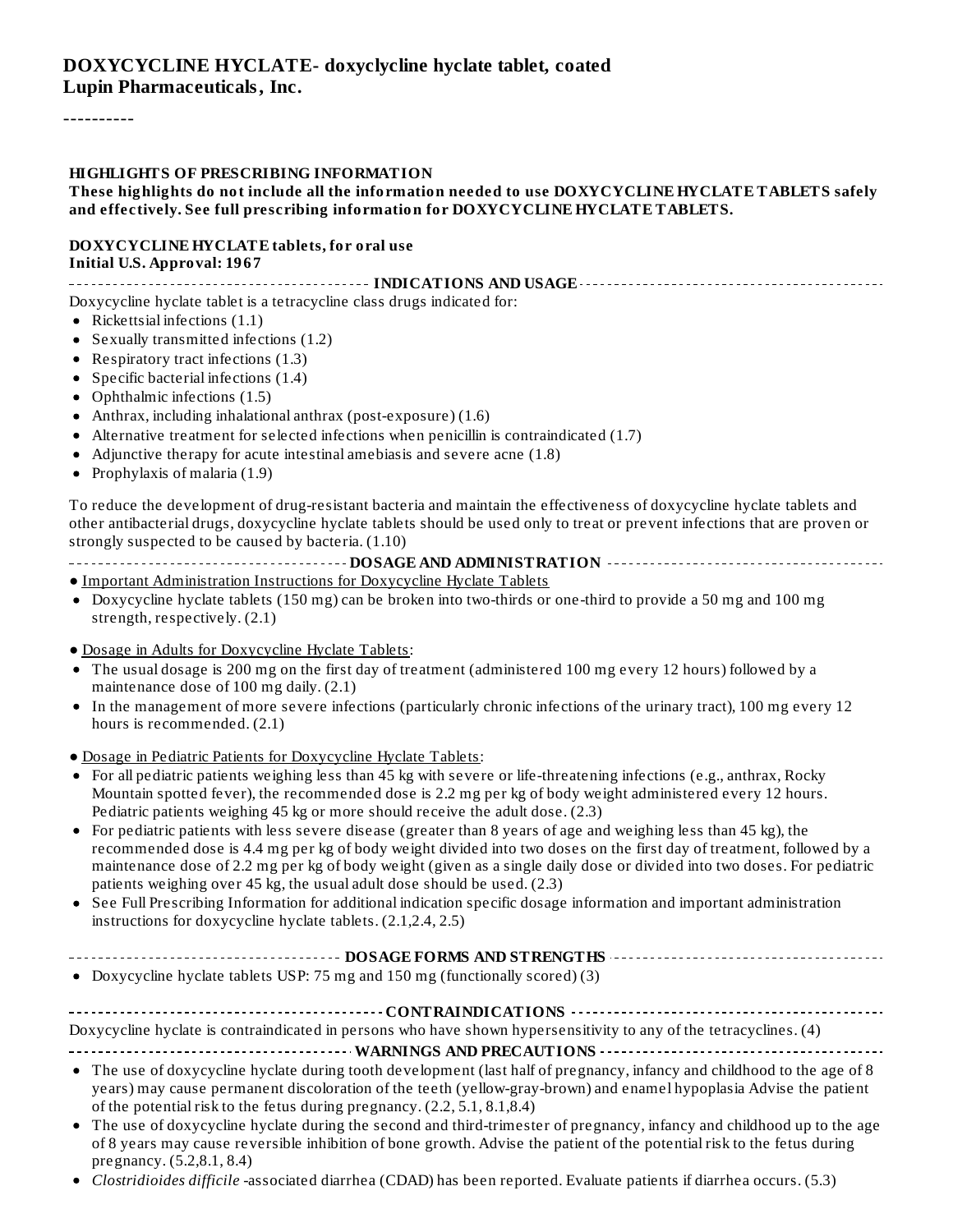- Photosensitivity manifested by an exaggerated sunburn reaction has been observed in some individuals taking  $\bullet$ tetracyclines. Limit sun exposure. (5.4)
- Overgrowth of non-susceptible organisms, including fungi, may occur. If such infections occur, discontinue use and  $\bullet$ institute appropriate therapy. (5.10)

**ADVERSE REACTIONS** Adverse reactions observed in patients receiving tetracyclines include anorexia, nausea, vomiting, diarrhea, rash, photosensitivity, urticaria, and hemolytic anemia. (6) **To report SUSPECTED ADVERSE REACTIONS, contact Lupin Pharmaceuticals, Inc. at 1-800-399-2561, or FDA**

**at 1-800-FDA-1088 or www.fda.gov/medwatch.**

- **DRUG INTERACTIONS** Patients who are on anticoagulant therapy may require downward adjustment of their anticoagulant dosage. (7.1)
- Avoid co-administration of tetracyclines with penicillin. (7.2)
- Absorption of tetracyclines, including doxycycline hyclate is impaired by antacids containing aluminum, calcium, or  $\bullet$ magnesium, bismuth subsalicylate and iron-containing preparations. (7.3)
- Concurrent use of tetracyclines, including doxycycline hyclate may render oral contraceptives less effective. (7.4)
- Barbiturates, carbamazepine and phenytoin decrease the half-life of doxycycline. (7.5)  $\bullet$
- **USE IN SPECIFIC POPULATIONS** Lactation: Breastfeeding is not recommended. (8.2)

#### **See 17 for PATIENT COUNSELING INFORMATION and FDA-approved patient labeling.**

**Revised: 9/2020**

#### **FULL PRESCRIBING INFORMATION: CONTENTS\* 1 INDICATIONS AND USAGE**

- 1.1 Rickettsial Infections
- 1.2 Sexually Transmitted Infections
- 1.3 Respiratory Tract Infections
- 1.4 Specific Bacterial Infections
- 1.5 Ophthalmic Infections
- 1.6 Anthrax Including Inhalational Anthrax (Post-Exposure)
- 1.7 Alternative Treatment for Selected Infections when Penicillin is Contraindicated
- 1.8 Adjunctive Therapy for Acute Intestinal Amebiasis and Severe Acne
- 1.9 Prophylaxis of Malaria
- 1.10 Usage

#### **2 DOSAGE AND ADMINISTRATION**

- 2.1 Important Administration Instructions
- 2.2 Dosage in Adult Patients
- 2.3 Dosage in Pediatric Patients
- 2.4 Dosage for Prophylaxis of Malaria
- 2.5 Dosage for Inhalational Anthrax (Post-Exposure)

#### **3 DOSAGE FORMS AND STRENGTHS**

#### **4 CONTRAINDICATIONS**

#### **5 WARNINGS AND PRECAUTIONS**

- 5.1 Tooth Development
- 5.2 Inhibition of Bone Growth
- 5.3 Clostridioides difficile Associated Diarrhea
- 5.4 Photosensitivity
- 5.5 Severe Skin Reactions
- 5.6 Intracranial Hypertension
- 5.7 Antianabolic Action
- 5.8 Incomplete Suppression of Malaria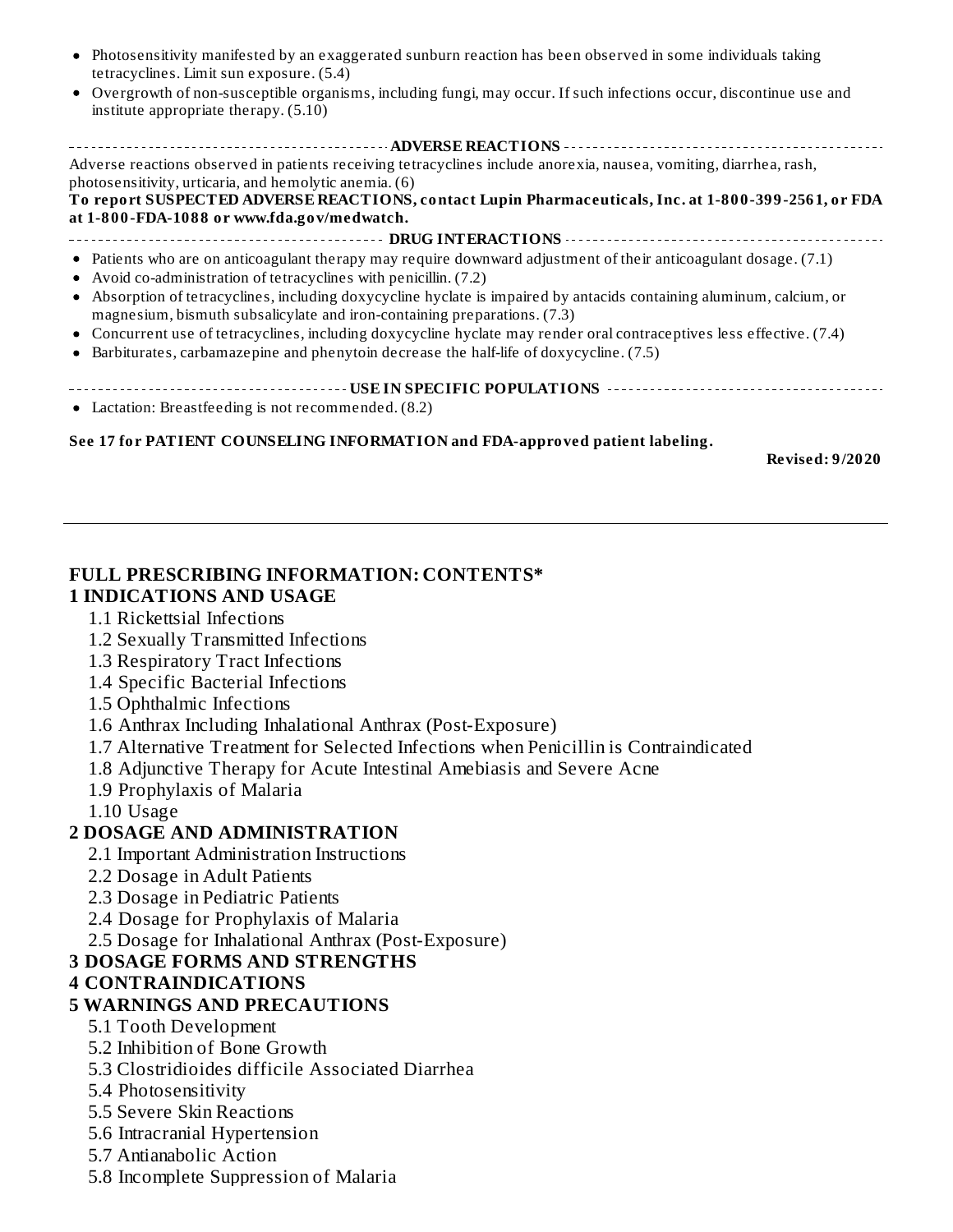5.9 Development of Drug-Resistant Bacteria

5.10 Potential for Microbial Overgrowth

5.11 Laboratory Monitoring for Long-Term Therapy

# **6 ADVERSE REACTIONS**

- **7 DRUG INTERACTIONS** 7.1 Anticoagulant Drugs
	- 7.2 Penicillin
	- 7.3 Antacids and Iron Preparations
	- 7.4 Oral Contraceptives
	- 7.5 Barbiturates and Anti-Epileptics
	- 7.6 Penthrane ®

7.7 Drug and Laboratory Test Interactions

# **8 USE IN SPECIFIC POPULATIONS**

- 8.1 Pregnancy
- 8.2 Lactation
- 8.3 Females and Males of Reproductive Potential
- 8.4 Pediatric Use
- 8.5 Geriatric Use

## **10 OVERDOSAGE**

### **11 DESCRIPTION**

## **12 CLINICAL PHARMACOLOGY**

- 12.1 Mechanism of Action
- 12.3 Pharmacokinetics
- 12.4 Microbiology

## **13 NONCLINICAL TOXICOLOGY**

13.1 Carcinogenesis, Mutagenesis, Impairment of Fertility

13.2 Animal Toxicology and/or Pharmacology

### **15 REFERENCES**

# **16 HOW SUPPLIED/STORAGE AND HANDLING**

## **17 PATIENT COUNSELING INFORMATION**

\* Sections or subsections omitted from the full prescribing information are not listed.

## **FULL PRESCRIBING INFORMATION**

## **1 INDICATIONS AND USAGE**

## **1.1 Rickettsial Infections**

Doxycycline hyclate tablets are indicated for treatment of Rocky Mountain spotted fever, typhus fever and the typhus group, Q fever, rickettsial pox, and tick fevers caused by *Rickettsiae*.

# **1.2 Sexually Transmitted Infections**

Doxycycline hyclate tablets are indicated for treatment of the following sexually transmitted infections:

- Uncomplicated urethral, endocervical or rectal infections caused by *Chlamydia trachomatis* .
- Nongonococcal urethritis caused by *Ureaplasma urealyticum* .
- Lymphogranuloma venereum caused by *Chlamydia trachomatis* .
- Granuloma inguinale caused by *Klebsiella granulomatis* .
- Uncomplicated gonorrhea caused by *Neisseria gonorrhoeae* .
- Chancroid caused by *Haemophilus ducreyi* .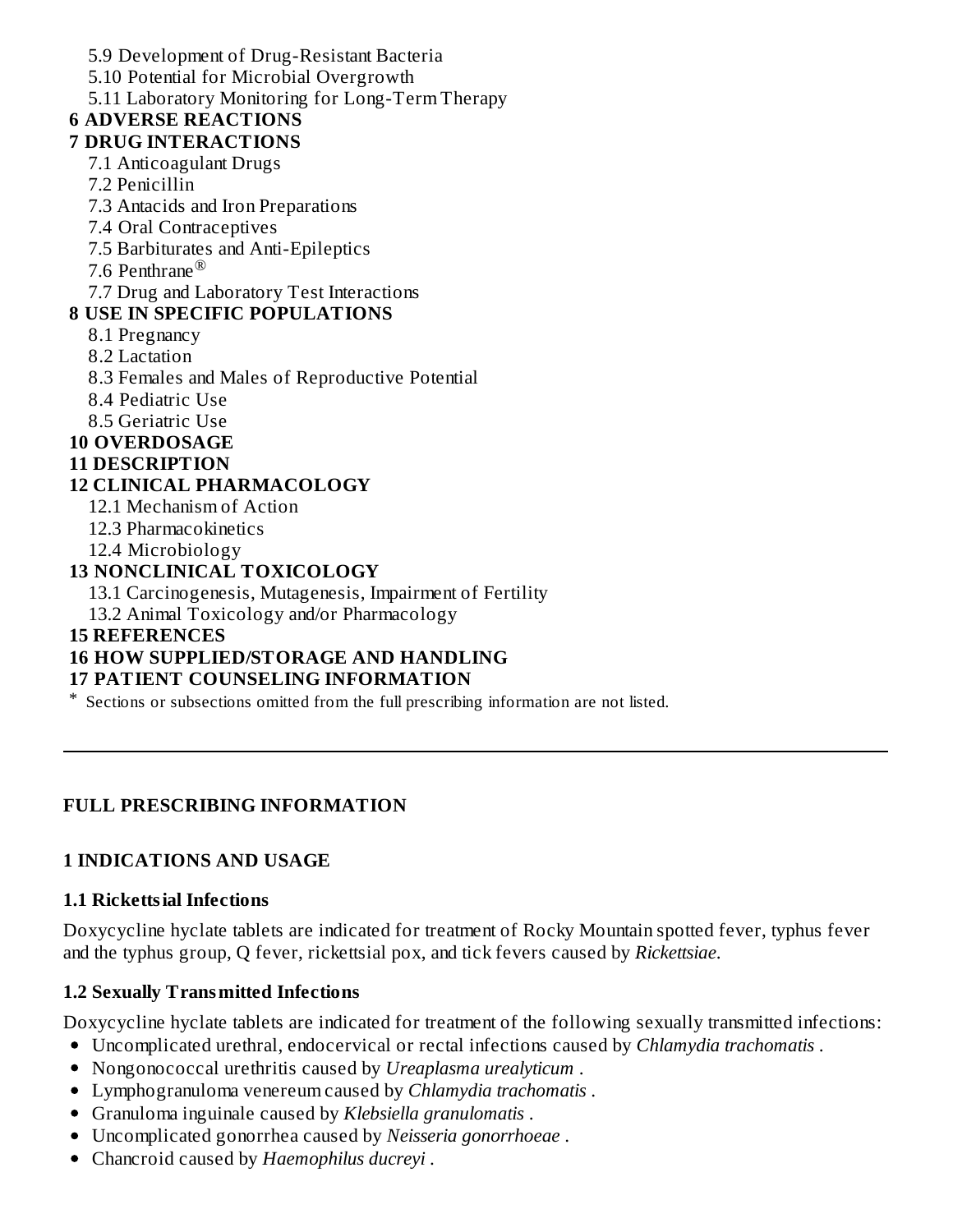### **1.3 Respiratory Tract Infections**

Doxycycline hyclate tablets are indicated for treatment of the following respiratory tract infections:

- Respiratory tract infections caused by *Mycoplasma pneumoniae* .
- Psittacosis (ornithosis) caused by *Chlamydophila psittaci* .
- Because many strains of the following groups of microorganisms have been shown to be resistant to doxycycline, culture and susceptibility testing are recommended.
- Doxycycline is indicated for treatment of infections caused by the following microorganisms, when bacteriological testing indicates appropriate susceptibility to the drug:
- Respiratory tract infections caused by *Haemophilus influenzae* .
- Respiratory tract infections caused by *Klebsiella species* .
- Upper respiratory infections caused by *Streptococcus pneumoniae* .

### **1.4 Specific Bacterial Infections**

Doxycycline hyclate tablets are indicated for treatment of the following specific bacterial infections:

- Relapsing fever due to *Borrelia recurrentis* .
- Plague due to *Yersinia pestis* .
- Tularemia due to *Francisella tularensis* .
- Cholera caused by *Vibrio cholerae* .
- Campylobacter fetus infections caused by *Campylobacter fetus* .
- Brucellosis due to *Brucella* species (in conjunction with streptomycin).
- Bartonellosis due to *Bartonella bacilliformis.*

Because many strains of the following groups of microorganisms have been shown to be resistant to doxycycline, culture and susceptibility testing are recommended.

Doxycycline hyclate tablets are indicated for treatment of infections caused by the following gramnegative microorganisms, when bacteriological testing indicates appropriate susceptibility to the drug:

- *Escherichia coli*
- *Enterobacter aerogenes*
- *Shigella* species
- *Acinetobacter* species
- Urinary tract infections caused by *Klebsiella* species.

### **1.5 Ophthalmic Infections**

Doxycycline hyclate tablets are indicated for treatment of the following ophthalmic infections:

- Trachoma caused by *Chlamydia trachomatis* , although the infectious agent is not always eliminated as judged by immunofluorescence.
- Inclusion conjunctivitis caused by *Chlamydia trachomatis* .

## **1.6 Anthrax Including Inhalational Anthrax (Post-Exposure)**

Doxycycline hyclate tablets are indicated for the treatment of Anthrax due to *Bacillus anthracis*, including inhalational anthrax (post-exposure); to reduce the incidence or progression of disease following exposure to aerosolized *Bacillus anthracis*.

### **1.7 Alternative Treatment for Selected Infections when Penicillin is Contraindicated**

Doxycycline hyclate tablets are indicated as an alternative treatment for the following selected infections when penicillin is contraindicated:

- Syphilis caused by *Treponema pallidum* .
- Yaws caused by *Treponema pallidum* subspecies *pertenue* .
- Listeriosis due to *Listeria monocytogenes* .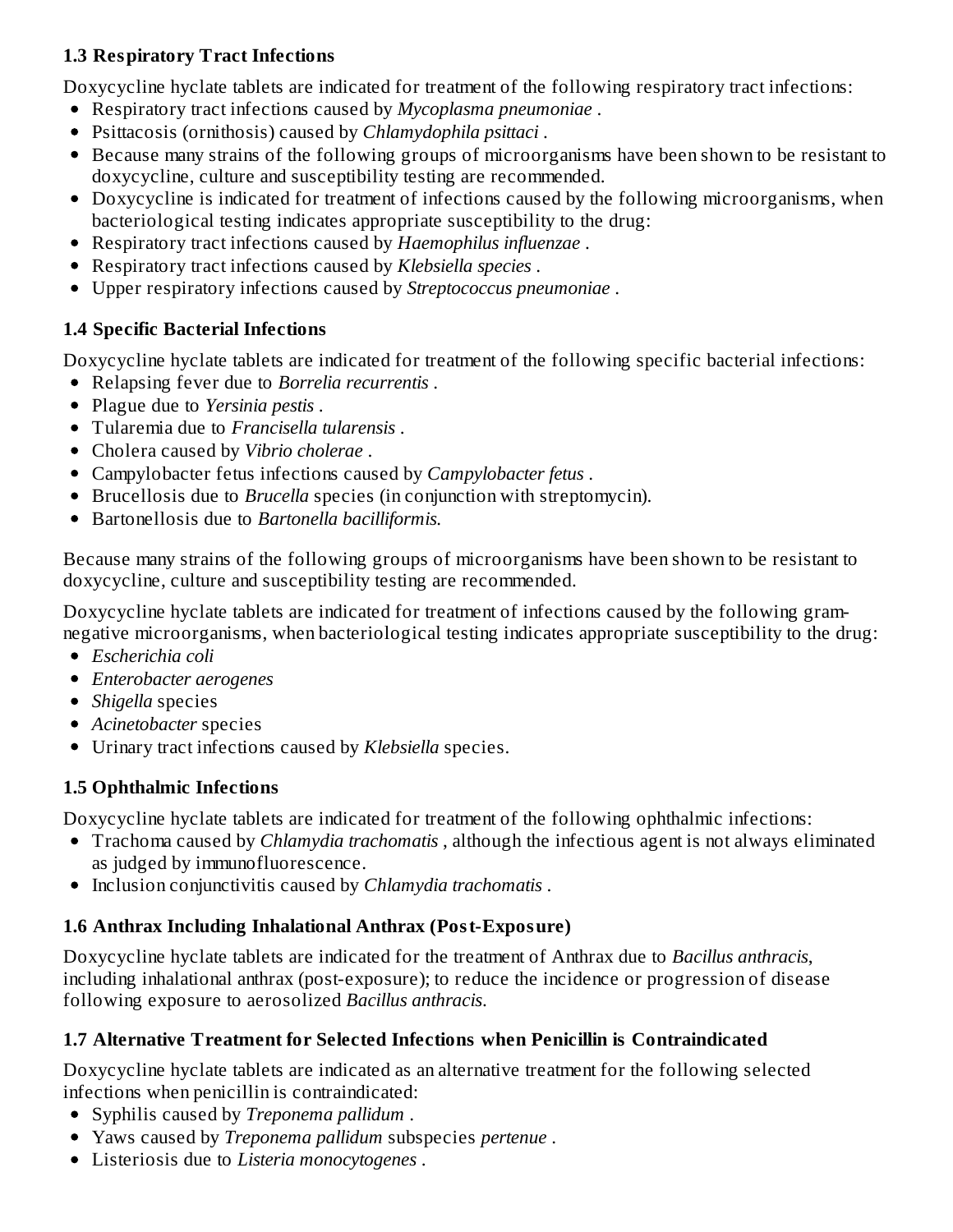- Vincent's infection caused by *Fusobacterium fusiforme.*
- Actinomycosis caused by *Actinomyces israelii* .
- Infections caused by *Clostridium* species.

#### **1.8 Adjunctive Therapy for Acute Intestinal Amebiasis and Severe Acne**

In acute intestinal amebiasis, doxycycline hyclate tablets may be a useful adjunct to amebicides. In severe acne, doxycycline hyclate tablets may be useful adjunctive therapy.

### **1.9 Prophylaxis of Malaria**

Doxycycline hyclate tablets are indicated for the prophylaxis of malaria due to *Plasmodium falciparum* in short-term travelers (less than 4 months) to areas with chloroquine and/or pyrimethamine-sulfadoxine resistant strains *[see Dosage and Administration (2.4) and Patient Counseling Information (17)].*

#### **1.10 Usage**

To reduce the development of drug-resistant bacteria and maintain the effectiveness of doxycycline hyclate tablets and other antibacterial drugs, doxycycline hyclate tablets should be used only to treat or prevent infections that are proven or strongly suspected to be caused by susceptible bacteria. When culture and susceptibility information are available, they should be considered in selecting or modifying antibacterial therapy. In the absence of such data, local epidemiology and susceptibility patterns may contribute to the empiric selection of therapy.

### **2 DOSAGE AND ADMINISTRATION**

#### **2.1 Important Administration Instructions**

- The usual dosage and frequency of administration of doxycycline hyclate tablets differs from that  $\bullet$ of the other tetracyclines. Exceeding the recommended dosage may result in an increased incidence of adverse reactions.
- Administer doxycycline hyclate tablets with adequate amounts of fluid to wash down the drugs and  $\bullet$ reduce the risk of esophageal irritation and ulceration *[see Adverse Reactions (6)]* .
- If gastric irritation occurs, doxycycline hyclate tablets may be given with food or milk *[see Clinical*  $\bullet$ *Pharmacology (12.3)]*
- Doxycycline hyclate tablets (150 mg) can be broken into two-thirds or one-third to provide a 100  $\bullet$ mg and 50 mg strength, respectively *[see FDA-approved patient labeling]* .

#### **2.2 Dosage in Adult Patients**

• The usual dosage of doxycycline hyclate tablets is 200 mg on the first day of treatment (administered 100 mg every 12 hours) followed by a maintenance dose of 100 mg daily. The maintenance dose may be administered as a single dose or as 50 mg every 12 hours.

● In the management of more severe infections (particularly chronic infections of the urinary tract), 100 mg every 12 hours is recommended.

● For certain selected specific indications, the recommended duration or dosage and duration of doxycycline hyclate tablets in adult patients are as follows:

- 1. Streptococcal infections, therapy should be continued for 10 days.
- 2. Uncomplicated urethral, endocervical, or rectal infection caused *by Chlamydia trachomatis*: 100 mg by mouth twice-a-day for 7 days.
- 3. Uncomplicated gonococcal infections in adults (except anorectal infections in men): 100 mg, by mouth, twice-a-day for 7 days. As an alternate single visit dose, administer 300 mg stat followed in one hour by a second 300 mg dose.
- 4. Nongonococcal urethritis (NGU) caused by *C. trachomatis* and *U. urealyticum*: 100 mg by mouth twice-a-day for 7 days.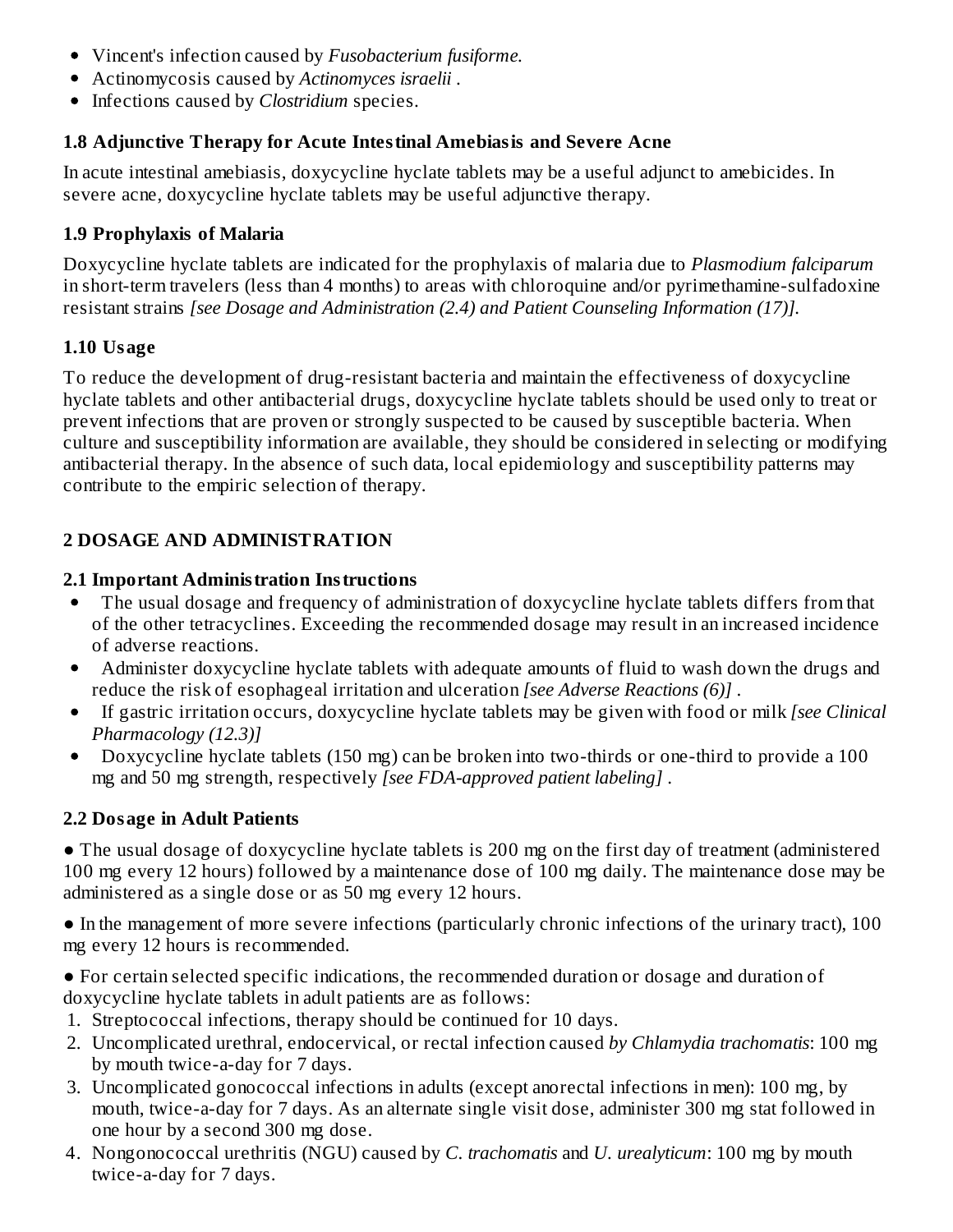- 5. Syphilis early: Patients who are allergic to penicillin should be treated with doxycycline 100 mg by mouth twice-a-day for 2 weeks.
- 6. Syphilis of more than one year's duration: Patients who are allergic to penicillin should be treated with doxycycline 100 mg by mouth twice-a-day for 4 weeks.
- 7. Acute epididymo-orchitis caused by *N. gonorrhoeae*: 100 mg by mouth, twice-a-day for at least 10 days.
- 8. Acute epididymo-orchitis caused by *C. trachomatis*: 100 mg, by mouth, twice-a-day for at least 10 days.

#### **2.3 Dosage in Pediatric Patients**

- For all pediatric patients weighing less than 45 kg with severe or life-threatening infections (e.g., anthrax, Rocky Mountain spotted fever), the recommended dosage of doxycycline hyclate tablets is 2.2 mg per kg of body weight administered every 12 hours. Pediatric patients weighing 45 kg or more should receive the adult dose *[see Warnings and Precautions (5.1)]* .
- For pediatric patients with less severe disease (greater than 8 years of age and weighing less than 45 kg), the recommended dosage schedule of doxycycline hyclate tablets is 4.4 mg per kg of body weight divided into two doses on the first day of treatment, followed by a maintenance dose of 2.2 mg per kg of body weight (given as a single daily dose or divided into twice daily doses). For pediatric patients weighing over 45 kg, the usual adult dose should be used.

### **2.4 Dosage for Prophylaxis of Malaria**

For adults, the recommended dose of doxycycline hyclate tablets is 100 mg daily.

For pediatric patients 8 years of age and older, the recommended dosage of doxycycline hyclate tablets is 2 mg per kg of body weight administered once daily. Pediatric patients weighing 45 kg or more should receive the adult dose.

Prophylaxis should begin 1 or 2 days before travel to the malarious area. Prophylaxis should be continued daily during travel in the malarious area and for 4 weeks after the traveler leaves the malarious area.

### **2.5 Dosage for Inhalational Anthrax (Post-Exposure)**

For adults, the recommended dosage is 100 mg, of doxycycline hyclate tablets, by mouth, twice-a-day for 60 days.

For pediatric patients weighing less than 45 kg, the recommended dosage of doxycycline hyclate tablets is 2.2 mg per kg of body weight, by mouth, twice-a-day for 60 days. Pediatric patients weighing 45 kg or more should receive the adult dose.

## **3 DOSAGE FORMS AND STRENGTHS**

Doxycycline Hyclate Tablets USP:

Doxycycline Hyclate Tablets USP, 75 mg are light-teal, round, biconvex, film-coated tablets debossed with "LU" on one side and "C80" on the other side (each tablet contains 75 mg doxycycline as 86.6 mg doxycycline hyclate).

Doxycycline Hyclate Tablets USP, 150 mg are mossy-green, capsule-shaped, biconvex, film-coated tablets, scored on both sides. Each side of the functionally scored tablet has two parallel score line for splitting into 3 equal portions with "C" debossed on each portion of one side of the tablet, and plain on the other side (each tablet contains 150 mg doxycycline as 173.2 mg doxycycline hyclate).

## **4 CONTRAINDICATIONS**

Doxycycline hyclate is contraindicated in persons who have shown hypersensitivity to any of the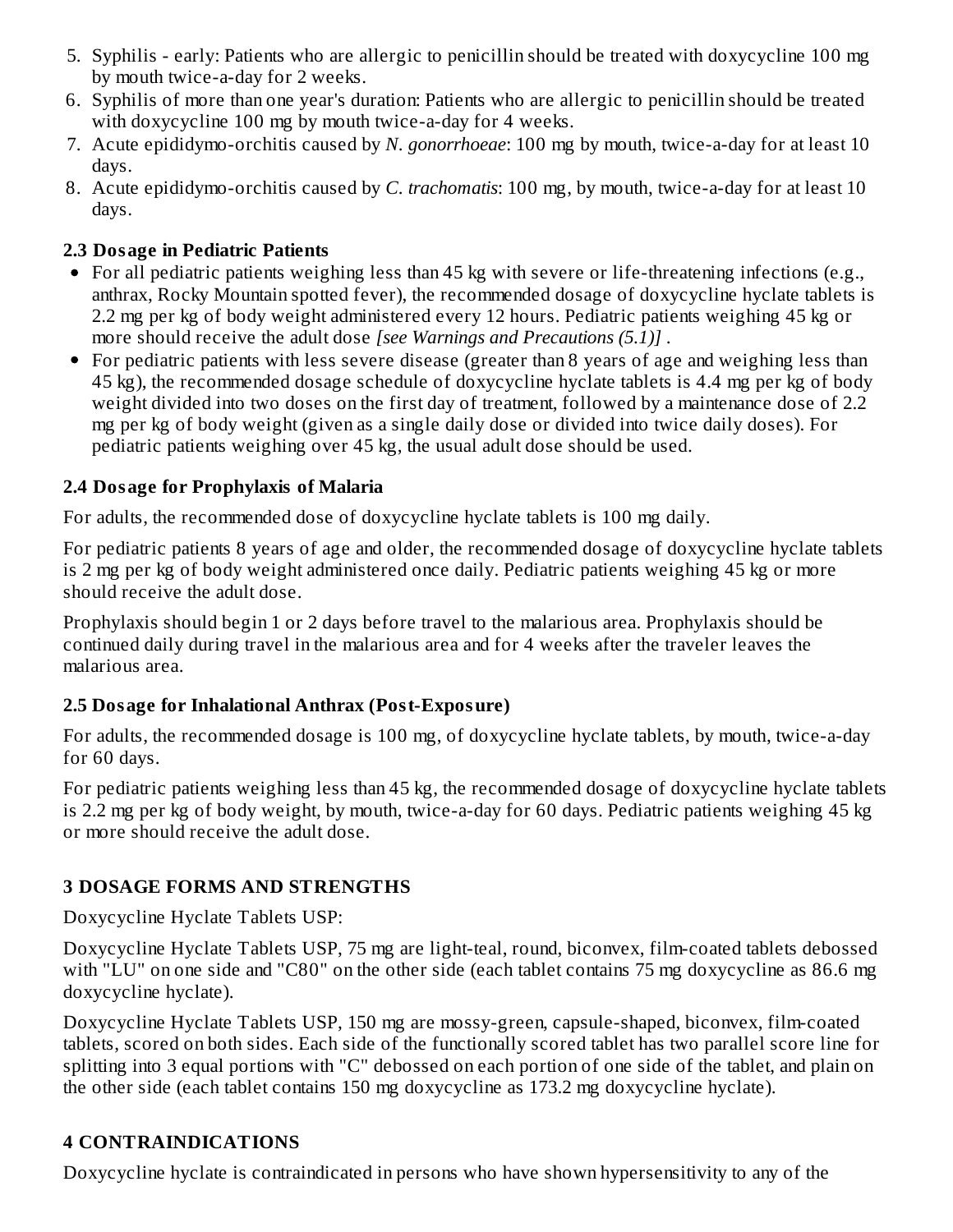### **5 WARNINGS AND PRECAUTIONS**

#### **5.1 Tooth Development**

The use of doxycycline hyclate during tooth development (last half of pregnancy, infancy and childhood to the age of 8 years) may cause permanent discoloration of the teeth (yellow-gray-brown). This adverse reaction is more common during long-term use of the drugs of the tetracycline class, but it has been observed following repeated short-term courses. Enamel hypoplasia has also been reported with drugs of the tetracycline class. Advise the patient of the potential risk to the fetus if doxycycline hyclate is used during pregnancy *[see Use in Specific Populations (8.1, 8.4)]*. Use doxycycline hyclate in pediatric patients 8 years of age or less only when the potential benefits are expected to outweigh the risks in severe or life-threatening conditions (e.g., anthrax, Rocky Mountain spotted fever), particularly when there are no alternative therapies.

### **5.2 Inhibition of Bone Growth**

The use of doxycycline hyclate during the second and third trimester of pregnancy, infancy and childhood up to the age of 8 years may cause reversible inhibition of bone growth. All tetracyclines form a stable calcium complex in any bone-forming tissue. A decrease in fibula growth rate has been observed in premature infants given oral tetracycline in doses of 25 mg/kg every 6 hours. This reaction was shown to be reversible when the drug was discontinued. Advise the patient of the potential risk to the fetus if doxycycline hyclate is used during pregnancy *[see Use in Specific Populations (8.1, 8.4)].*

### **5.3 Clostridioides difficile Associated Diarrhea**

*Clostridioides difficile* associated diarrhea (CDAD) has been reported with use of nearly all antibacterial agents, including doxycycline hyclate, and may range in severity from mild diarrhea to fatal colitis. Treatment with antibacterial agents alters the normal flora of the colon leading to overgrowth of *C. difficile*.

*C. difficile* produces toxins A and B which contribute to the development of CDAD. Hypertoxin producing strains of *C. difficile* cause increased morbidity and mortality, as these infections can be refractory to antibacterial therapy and may require colectomy. CDAD must be considered in all patients who present with diarrhea following antibacterial use. Careful medical history is necessary since CDAD has been reported to occur over two months after the administration of antibacterial agents.

If CDAD is suspected or confirmed, ongoing antibacterial use not directed against *C. difficile* may need to be discontinued. Appropriate fluid and electrolyte management, protein supplementation, antibacterial treatment of *C. difficile*, and surgical evaluation should be instituted as clinically indicated.

### **5.4 Photos ensitivity**

Photosensitivity manifested by an exaggerated sunburn reaction has been observed in some individuals taking tetracyclines. Patients apt to be exposed to direct sunlight or ultraviolet light should be advised that this reaction can occur with tetracycline drugs, and treatment should be discontinued at the first evidence of skin erythema.

### **5.5 Severe Skin Reactions**

Severe skin reactions, such as exfoliative dermatitis, erythema multiforme, Stevens-Johnson syndrome, toxic epidermal necrolysis, and drug reaction with eosinophilia and systemic symptoms (DRESS) have been reported in patients receiving doxycycline *[See Adverse Reactions (6)].*If severe skin reactions occur, doxycycline should be discontinued immediately and appropriate therapy should be instituted.

### **5.6 Intracranial Hypertension**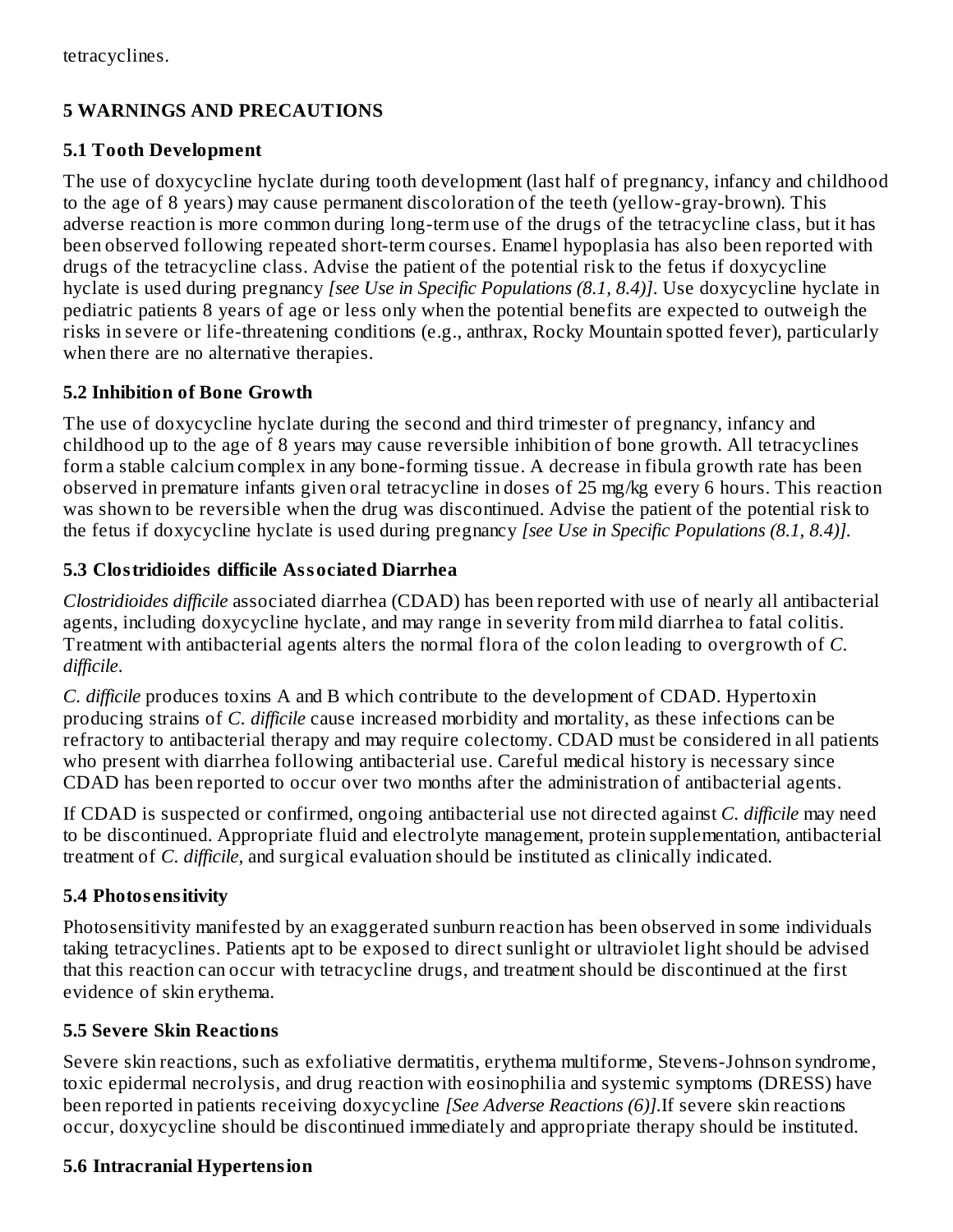Intracranial hypertension (IH, pseudotumor cerebri) has been associated with the use of tetracyclines including doxycycline hyclate. Clinical manifestations of IH include headache, blurred vision, diplopia, and vision loss; papilledema can be found on fundoscopy. Women of childbearing age who are overweight or have a history of IH are at greater risk for developing tetracycline associated IH. Concomitant use of isotretinoin and doxycycline hyclate should be avoided because isotretinoin is also known to cause pseudotumor cerebri.

Although IH typically resolves after discontinuation of treatment, the possibility for permanent visual loss exists. If visual disturbance occurs during treatment, prompt ophthalmologic evaluation is warranted. Since intracranial pressure can remain elevated for weeks after drug cessation patients should be monitored until they stabilize.

### **5.7 Antianabolic Action**

The antianabolic action of the tetracyclines may cause an increase in BUN. Studies to date indicate that this does not occur with the use of doxycycline in patients with impaired renal function.

### **5.8 Incomplete Suppression of Malaria**

Doxycycline offers substantial but not complete suppression of the asexual blood stages of *Plasmodium* strains.

Doxycycline does not suppress *P. falciparum*'s sexual blood stage gametocytes. Subjects completing this prophylactic regimen may still transmit the infection to mosquitoes outside endemic areas.

### **5.9 Development of Drug-Resistant Bacteria**

Prescribing doxycycline hyclate in the absence of a proven or strongly suspected bacterial infection or a prophylactic indication is unlikely to provide benefit to the patient and increases the risk of the development of drug-resistant bacteria.

### **5.10 Potential for Microbial Overgrowth**

Doxycycline hyclate may result in overgrowth of non-susceptible organisms, including fungi. If such infections occur, discontinue use and institute appropriate therapy.

## **5.11 Laboratory Monitoring for Long-Term Therapy**

In long-term therapy, periodic laboratory evaluation of organ systems, including hematopoietic, renal and hepatic studies should be performed.

## **6 ADVERSE REACTIONS**

The following adverse reactions have been identified during clinical trials or post-approval use of tetracycline-class drugs, including doxycycline. Because these reactions are reported voluntarily from a population of uncertain size, it is not always possible to reliably estimate their frequency or establish a causal relationship to drug exposure.

### *Gastrointestinal*

Anorexia, nausea, vomiting, diarrhea, glossitis, dysphagia, enterocolitis, inflammatory lesions (with monilial overgrowth) in the anogenital region, and pancreatitis. Hepatotoxicity has been reported. These reactions have been caused by both the oral and parenteral administration of tetracyclines. Superficial discoloration of the adult permanent dentition, reversible upon drug discontinuation and professional dental cleaning has been reported. Permanent tooth discoloration and enamel hypoplasia may occur with drugs of the tetracycline class when used during tooth development *[See Warnings and Precautions (5.1)].* Instances of esophagitis and esophageal ulcerations have been reported in patients receiving capsule and tablet forms of drugs in the tetracycline-class. Most of these patients took medications immediately before going to bed *[see Dosage and Administration (2.1)].*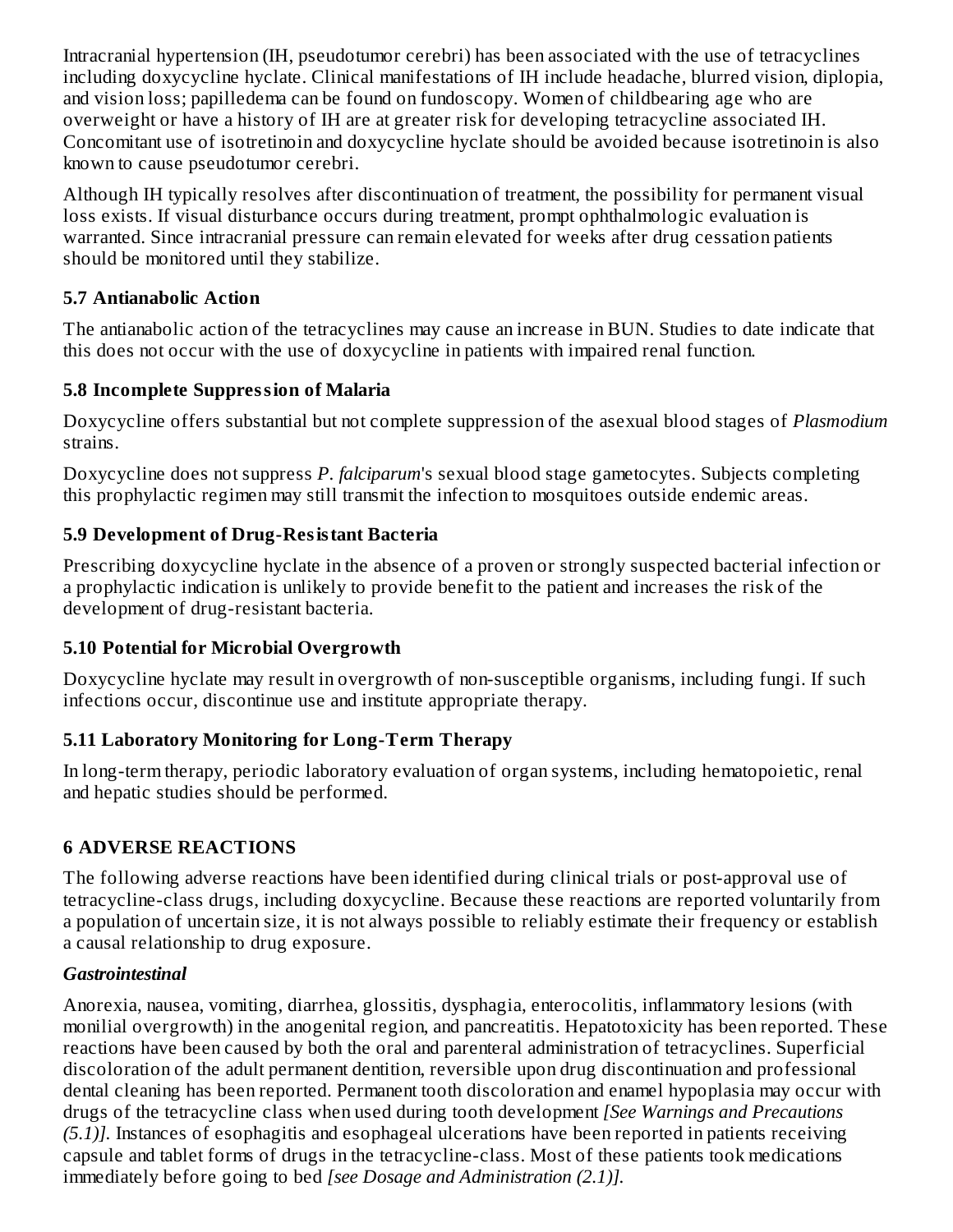#### *Skin*

Maculopapular and erythematous rashes, Stevens-Johnson syndrome, toxic epidermal necrolysis, exfoliative dermatitis, and erythema multiforme have been reported. Photosensitivity has been reported *[see Warnings and Precautions (5.3)]*

#### *Renal*

Rise in BUN has been reported and is apparently dose-related *[see Warnings and Precautions (5.7)].*

#### *Hypersensitivity reactions*

Urticaria, angioneurotic edema, anaphylaxis, anaphylactoid purpura, serum sickness, pericarditis, exacerbation of systematic lupus erythematosus and drug reaction with eosinophilia and systematic symptoms (DRESS).

### *Blood*

Hemolytic anemia, thrombocytopenia, neutropenia, and eosinophilia have been reported.

#### *Intracranial Hypertension*

Intracranial hypertension (IH, pseudotumor cerebri) has been associated with the use of tetracyclines *[see Warnings and Precautions (5.6)].*

#### *Thyroid Gland Changes*

When given over prolonged periods, tetracyclines have been reported to produce brown-black microscopic discoloration of thyroid glands. No abnormalities of thyroid function are known to occur.

### **7 DRUG INTERACTIONS**

### **7.1 Anticoagulant Drugs**

Because tetracyclines have been shown to depress plasma prothrombin activity, patients who are on anticoagulant therapy may require downward adjustment of their anticoagulant dosage.

### **7.2 Penicillin**

Since bacteriostatic drugs may interfere with the bactericidal action of penicillin, it is advisable to avoid giving tetracyclines, including doxycycline hyclate in conjunction with penicillin.

### **7.3 Antacids and Iron Preparations**

Absorption of tetracyclines, including doxycycline hyclate is impaired by antacids containing aluminum, calcium, or magnesium, bismuth subsalicylate, and iron-containing preparations.

### **7.4 Oral Contraceptives**

Concurrent use of tetracyclines, including doxycycline hyclate may render oral contraceptives less effective.

### **7.5 Barbiturates and Anti-Epileptics**

Barbiturates, carbamazepine, and phenytoin decrease the half-life of doxycycline.

### **7.6 Penthrane ®**

The concurrent use of tetracycline and Penthrane $^\circledR$  (methoxyflurane) has been reported to result in fatal renal toxicity.

### **7.7 Drug and Laboratory Test Interactions**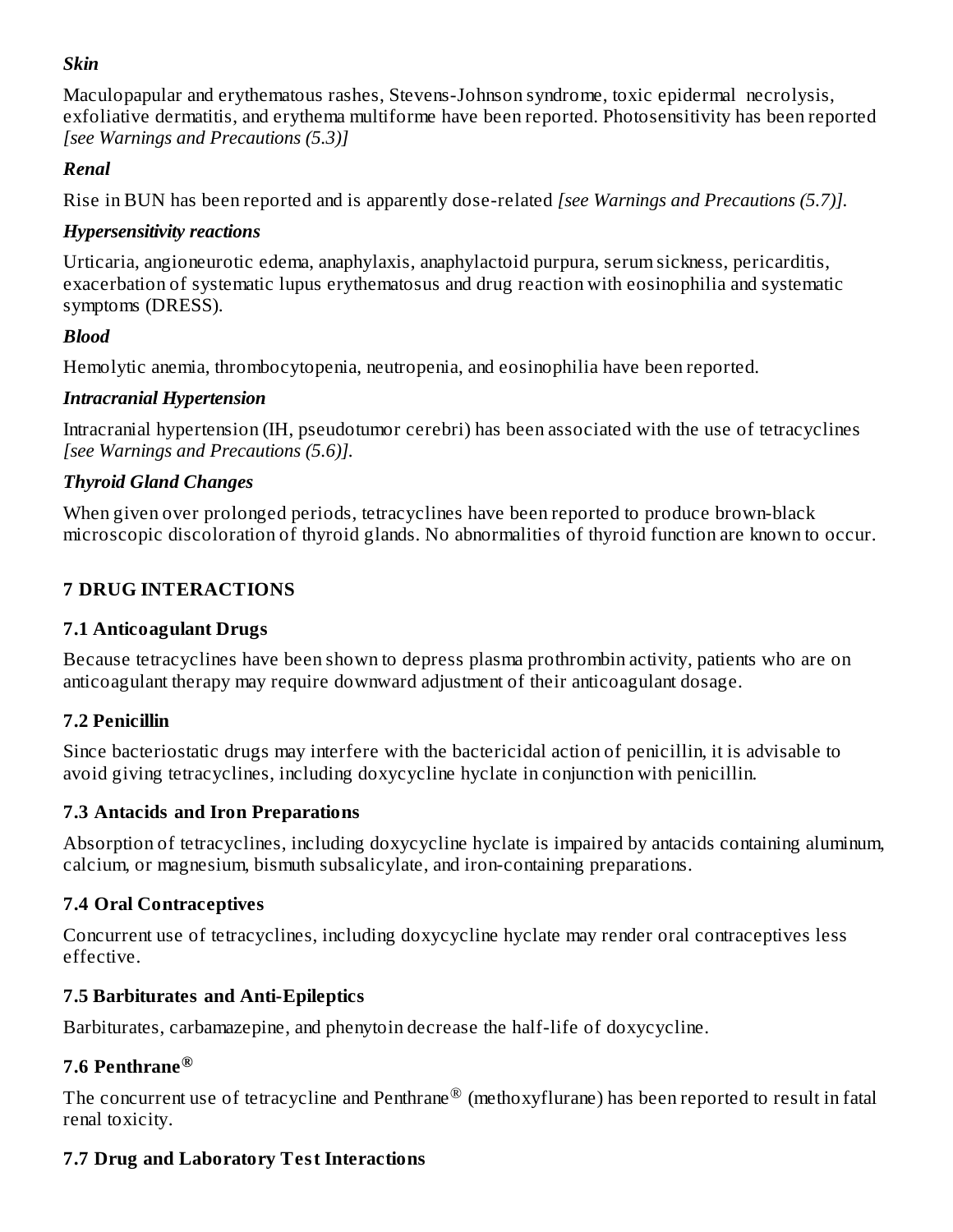False elevations of urinary catecholamines may occur due to interference with the fluorescence test.

### **8 USE IN SPECIFIC POPULATIONS**

#### **8.1 Pregnancy**

#### *Risk Summary*

Doxycycline hyclate, like other tetracycline-class antibacterial drugs, may cause discoloration deciduous teeth, and reversible inhibition of bone growth when administered during the second and third trimester of pregnancy *[see Warnings and Precautions (5.1) and (5.2)].* Available data from published studies over decades have not shown a difference in major birth defect risk compared to unexposed pregnancies with doxycycline exposure in the first trimester of pregnancy *(see Data).* There are no available data on the risk of miscarriage following exposure to doxycycline in pregnancy. Advise the patient of the potential risk to the fetus if doxycycline hyclate is used during pregnancy.

The estimated background risk of major birth defects and miscarriage for the indicated population is unknown. All pregnancies have a background risk of birth defect, loss, or other adverse outcomes. In the U.S. general population, the estimated background risk of major birth defects and miscarriage in clinically recognized pregnancies is 2% to 4% and 15% to 20%, respectively.

#### *Data*

#### *Human Data:*

A retrospective cohort study of 1,690 pregnant patients who received doxycycline prescriptions in the first trimester of pregnancy compared to an unexposed pregnant cohort showed no difference in the major malformation rate. There is no information on the dose or duration of treatment, or if the patients actually ingested the doxycycline that was prescribed.

Other published studies on exposure to doxycycline in the first trimester of pregnancy have small sample sizes; however, these studies have not shown an increased risk of major malformations.

The use of tetracyclines during tooth development (second and third trimester of pregnancy) may cause permanent discoloration of the teeth (yellow-gray-brown). This adverse reaction is more common during long-term use of the drug but has been observed following repeated short-term courses. *[see Warnings and Precautions (5.1,5.2)]*.

#### *Animal Data:*

Results of animal studies indicate that tetracyclines cross the placenta, are found in fetal tissues, and can have toxic effects on the developing fetus (often related to retardation of skeletal development). Evidence of embryotoxicity also has been noted in animals treated early in pregnancy

#### **8.2 Lactation**

#### *Risk Summary*

Based on available published data, doxycycline is present in human milk. There are no data that inform the levels of doxycycline in breastmilk, the effects on the breastfed infant, or the effects on milk production. Because of the potential for serious adverse reactions, including tooth discoloration and inhibition of bone growth, advise patients that breastfeeding is not recommended during treatment with doxycycline hyclate and for 5 days after the last dose.

#### **8.3 Females and Males of Reproductive Potential**

### *Infertility*

Based on findings from a fertility study in animals, doxycycline may impair female and male fertility. The reversibility of this finding is unclear. *[see Nonclinical Toxicology (13.1)].*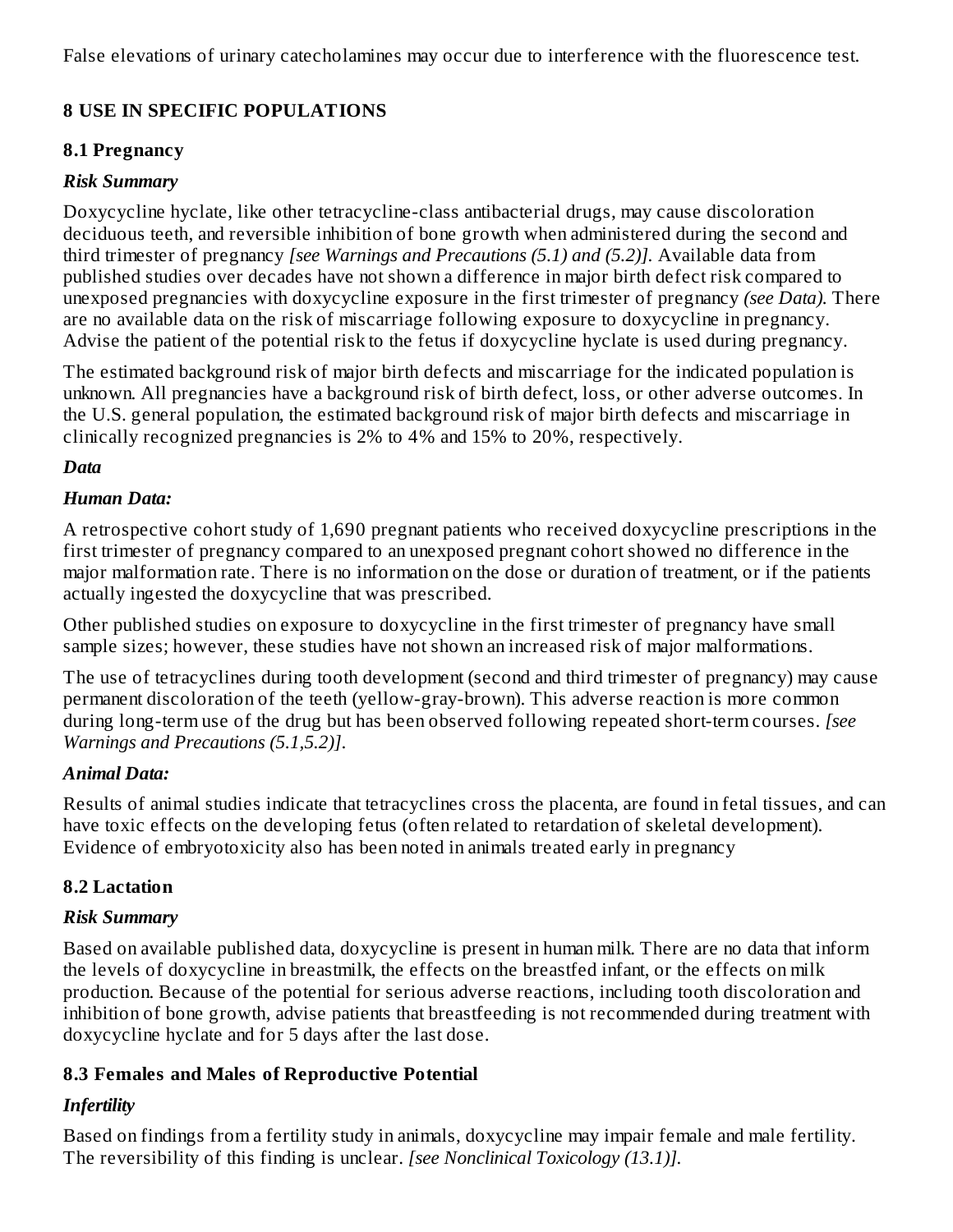### **8.4 Pediatric Us e**

Because of the effects of drugs of the tetracycline-class on tooth development and growth, use doxycycline hyclate in pediatric patients 8 years of age or less only when the potential benefits are expected to outweigh the risks in severe or life-threatening conditions (e.g., anthrax, Rocky Mountain spotted fever), particularly when there are no alternative therapies *[see Warnings and Precautions (5.1, 1.1) and Dosage and Administration (2.1, 2.5)]*.

#### **8.5 Geriatric Us e**

Clinical studies of doxycycline hyclate tablets did not include sufficient numbers of subjects aged 65 and over to determine whether they respond differently from younger subjects. Other reported clinical experience has not identified differences in responses between the elderly and younger patients.

Doxycycline Hyclate Tablets each contains less than 1 mg of sodium.

### **10 OVERDOSAGE**

In case of overdosage, discontinue medication, treat symptomatically and institute supportive measures. Dialysis does not alter serum half-life and thus would not be of benefit in treating cases of overdosage.

### **11 DESCRIPTION**

Doxycycline Hyclate Tablets USP contain doxycycline hyclate, a tetracycline class drug synthetically derived from oxytetracycline, in an immediate release formulation for oral administration.

The molecular formula of doxycycline hyclate is  $(C_{22}H_{24}N_2O_8\bullet HCl)_2\bullet C_2H_6O\bullet H_2O$  and the molecular weight of doxycycline hyclate is 1025.87. The chemical name for doxycycline hyclate is: 4- (Dimethylamino)-1,4,4a,5,5a,6,11,12a-octahydro-3,5,10,12,12a-pentahydroxy-6-methyl-1,11-dioxo-2 naphthacenecarboxamide monohydrochloride, compound with ethyl alcohol (2:1), monohydrate.

The structural formula for doxycycline hyclate is:



**Fig ure 1: Structure of Doxycycline Hyclate**

Doxycycline hyclate is a yellow crystalline powder soluble in water and in solutions of alkali hydroxides and carbonates.

Doxycycline Hyclate Tablets USP:

Doxycycline hyclate tablets USP are available as 75 mg and 150 mg tablets. Each 75 mg tablet contains 86.6 mg of doxycycline hyclate equivalent to 75 mg of doxycycline. Each 150 mg tablet contains 173.2 mg of doxycycline hyclate equivalent to 150 mg of doxycycline.

Inactive ingredients in the tablet formulation are: croscarmellose sodium, hypromellose, magnesium stearate, microcrystalline cellulose and sodium lauryl sulfate. Film-coating contains: FD & C Blue  $# 1/$ Brilliant Blue FCF Aluminum Lake (75 mg Tablet), FD & C Yellow # 6 /Sunset Yellow FCF Aluminum Lake (75 mg Tablet), FD & C Blue #2 / Indigo Carmine AL (150 mg Tablet), iron oxide yellow (150 mg Tablet), polyethylene glycol, polyvinyl alcohol, talc, titanium dioxide. Doxycycline hyclate tablets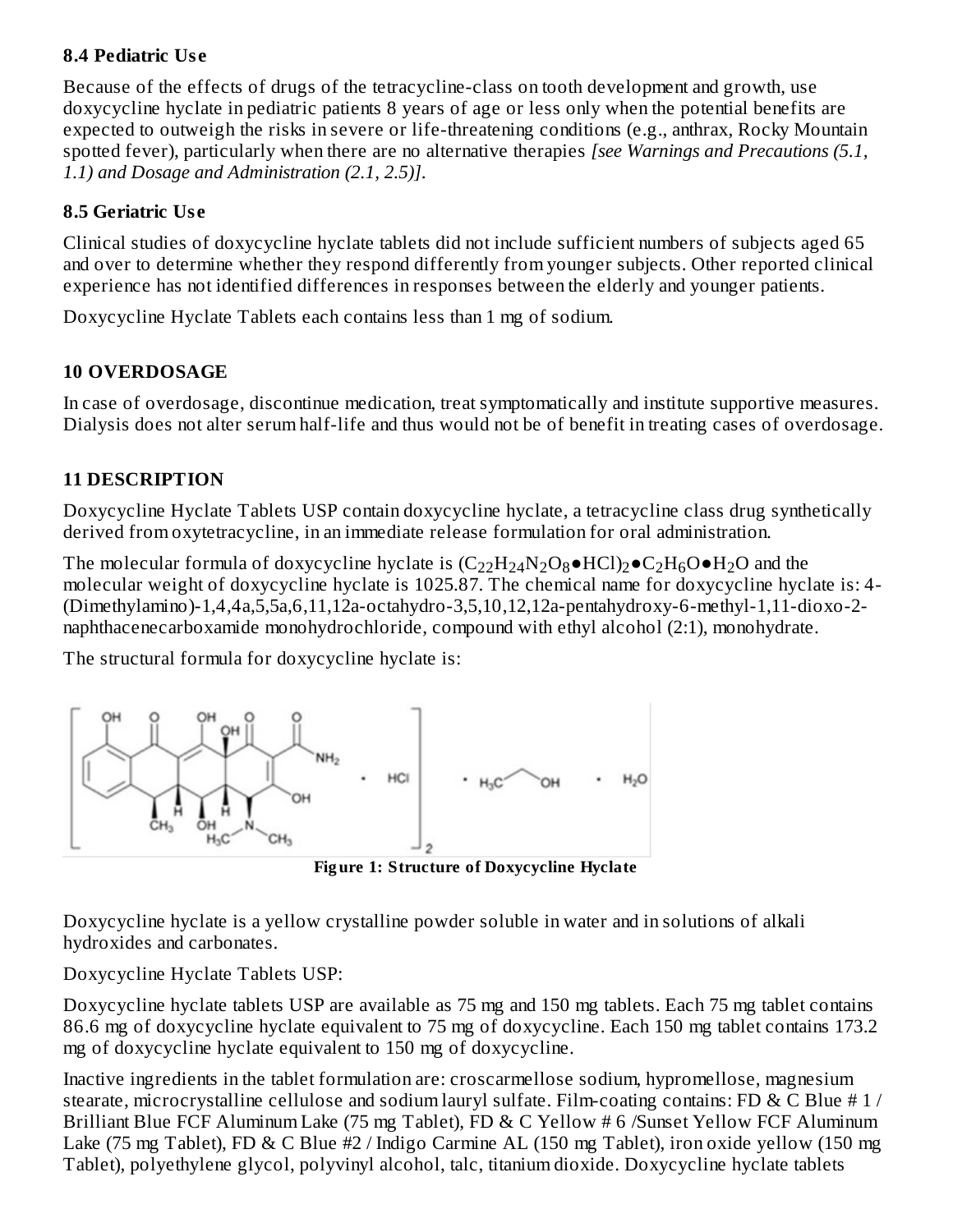USP, 75 mg contain 0.34 mg (0.0146 mEq) of sodium. Doxycycline hyclate tablets USP, 150 mg contain 0.68 mg (0.0295 mEq) of sodium.

Doxycycline hyclate tablets USP meets USP Dissolution Test 3.

# **12 CLINICAL PHARMACOLOGY**

### **12.1 Mechanism of Action**

Doxycycline is a tetracycline-class antimicrobial drug *[see Microbiology (12.4)].*

### **12.3 Pharmacokinetics**

### *Absorption*

Doxycycline hyclate tablets: Following administration of a single 300 mg dose to adult volunteers, average peak plasma doxycycline levels were 3.0 mcg per mL at 3 hours, decreasing to 1.18 mcg per mL at 24 hours. The mean  $\rm C_{max}$  and  $\rm AUC_{0-\infty}$  of doxycycline are 24% and 15% lower, respectively, following single dose administration of doxycycline hyclate tablets, 150 mg with a high fat meal (including milk) compared to fasted conditions. The clinical significance of these decreases is unknown.

Doxycycline hyclate capsules. Following administration of a single 300 mg dose to adult volunteers, average peak plasma doxycycline levels were 2.8 mcg per mL at 3 hours, decreasing to 1.1 mcg per mL at 24 hours. The mean  $\rm{C_{max}}$  of doxycycline is approximately 20% lower and the  $\rm{AUC_{0-\infty}}$  is unchanged following single dose administration of doxycycline hyclate capsules with a high fat meal (including milk) compared to fasted conditions. The clinical significance of this decrease in  $\mathsf{C}_{\max}$  is unknown.

### *Excretion*

Tetracyclines are concentrated in bile by the liver and excreted in the urine and feces at high concentrations and in a biologically active form.

Excretion of doxycycline by the kidney is about 40% per 72 hours in individuals with a creatinine clearance of about 75 mL per minute. This percentage may fall as low as 1% per 72 hours to 5% per 72 hours in individuals with a creatinine clearance below 10 mL per minute. Studies have shown no significant difference in the serum half-life of doxycycline (range 18 to 22 hours) in individuals with normal and severely impaired renal function. Hemodialysis does not alter the serum half-life.

## *Pediatric Patients*

Population pharmacokinetic analysis of sparse concentration-time data of doxycycline following standard of care intravenous and oral dosing in 44 children (2-18 years of age) showed that allometrically-scaled clearance of doxycycline in children ≥2 to ≤8 years of age (median [range] 3.58 [2.27-10.82] L/h/70 kg, N=11) did not differ significantly from children >8 to 18 years of age (3.27 [1.11-8.12] L/h/70 kg, N=33). For pediatric patients weighing ≤45 kg, body weight normalized doxycycline CL in those ≥2 to ≤8 years of age (median [range] 0.071 [0.041-0.202] L/kg/h, N=10) did not differ significantly from those >8 to 18 years of age (0.081 [0.035-0.126] L/kg/h, N=8). In pediatric patients weighing >45 kg no clinically significant differences in body weight normalized doxycycline CL were observed between those  $\geq 2$  to  $\leq 8$  years (0.050 L/kg/h, N=1) and those  $\geq 8$  years of age (0.044 [0.014-0.121] L/kg/h, N=25). No clinically significant difference in CL differences between oral and IV were observed in the small cohort of pediatric patients who received the oral  $(N=19)$  or IV  $(N=21)$ formulation alone.

# **12.4 Microbiology**

# *Mechanism of Action*

Doxycycline inhibits bacterial protein synthesis by binding to the 30S ribosomal subunit. Doxycycline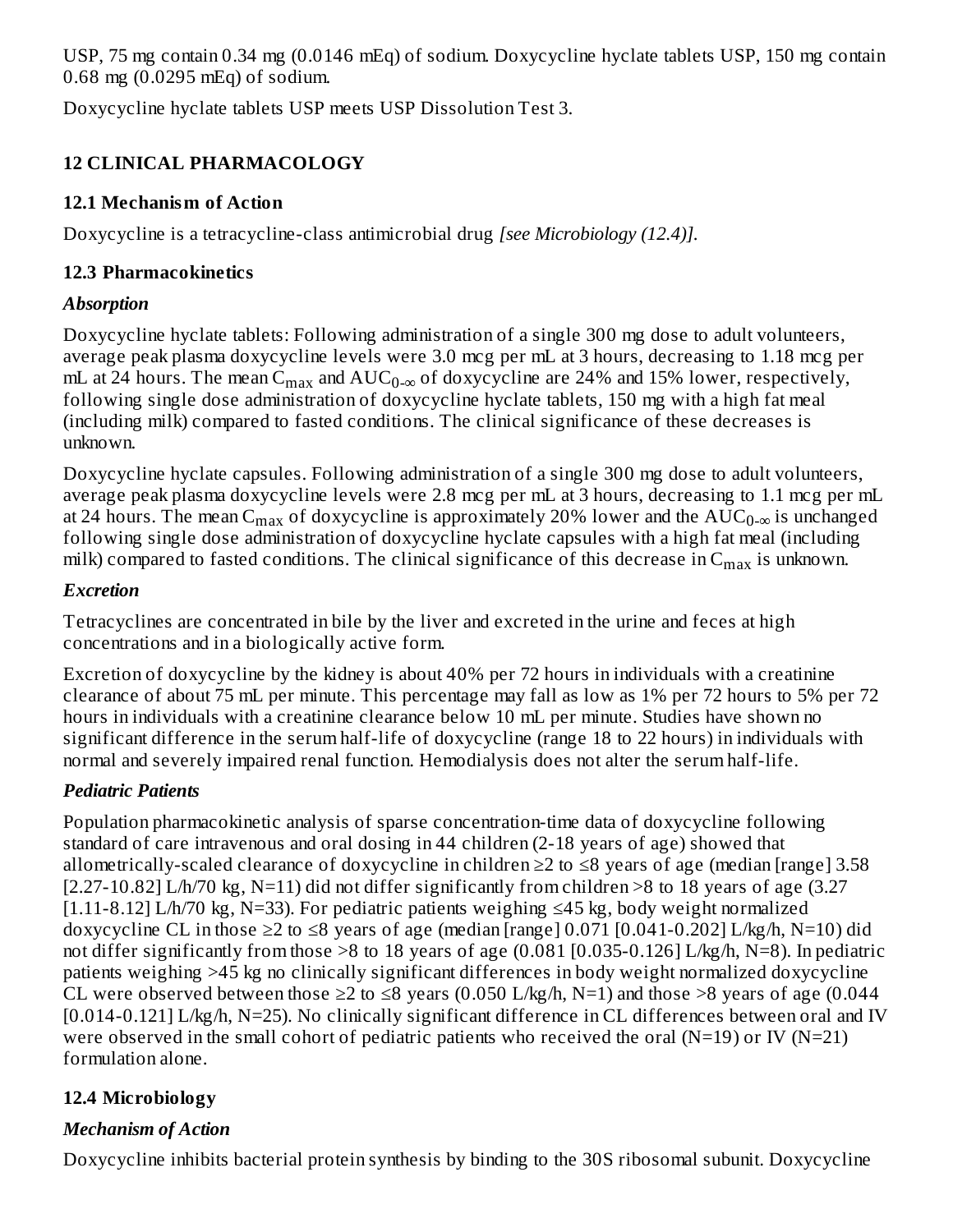has bacteriostatic activity against a broad range of Gram-positive and Gram-negative bacteria.

#### *Resistance*

Cross resistance with other tetracyclines is common.

#### *Antimicrobial Activity*

Doxycycline has been shown to be active against most isolates of the following microorganisms, both *in vitro* and in clinical infections *[see Indications and Usage (1)].*

#### *Gram-negative bacteria:*

*Acinetobacter* species *Bartonella bacilliformis Brucella* species *Campylobacter fetus Enterobacter aerogenes Escherichia coli Francisella tularensis Haemophilus ducreyi Haemophilus influenzae Klebsiella granulomatis Klebsiella* species *Neisseria gonorrhoeae Shigella* species *Vibrio cholerae Yersinia pestis Gram-positive bacteria: Bacillus anthracis Listeria monocytogenes Streptococcus pneumoniae Anaerobic bacteria: Clostridium* species *Fusobacterium fusiforme Propionibacterium acnes Other bacteria: Nocardiae and* other aerobic *Actinomyces* species *Borrelia recurrentis Chlamydophila psittaci Chlamydia trachomatis Mycoplasma pneumoniae Rickettsiae* species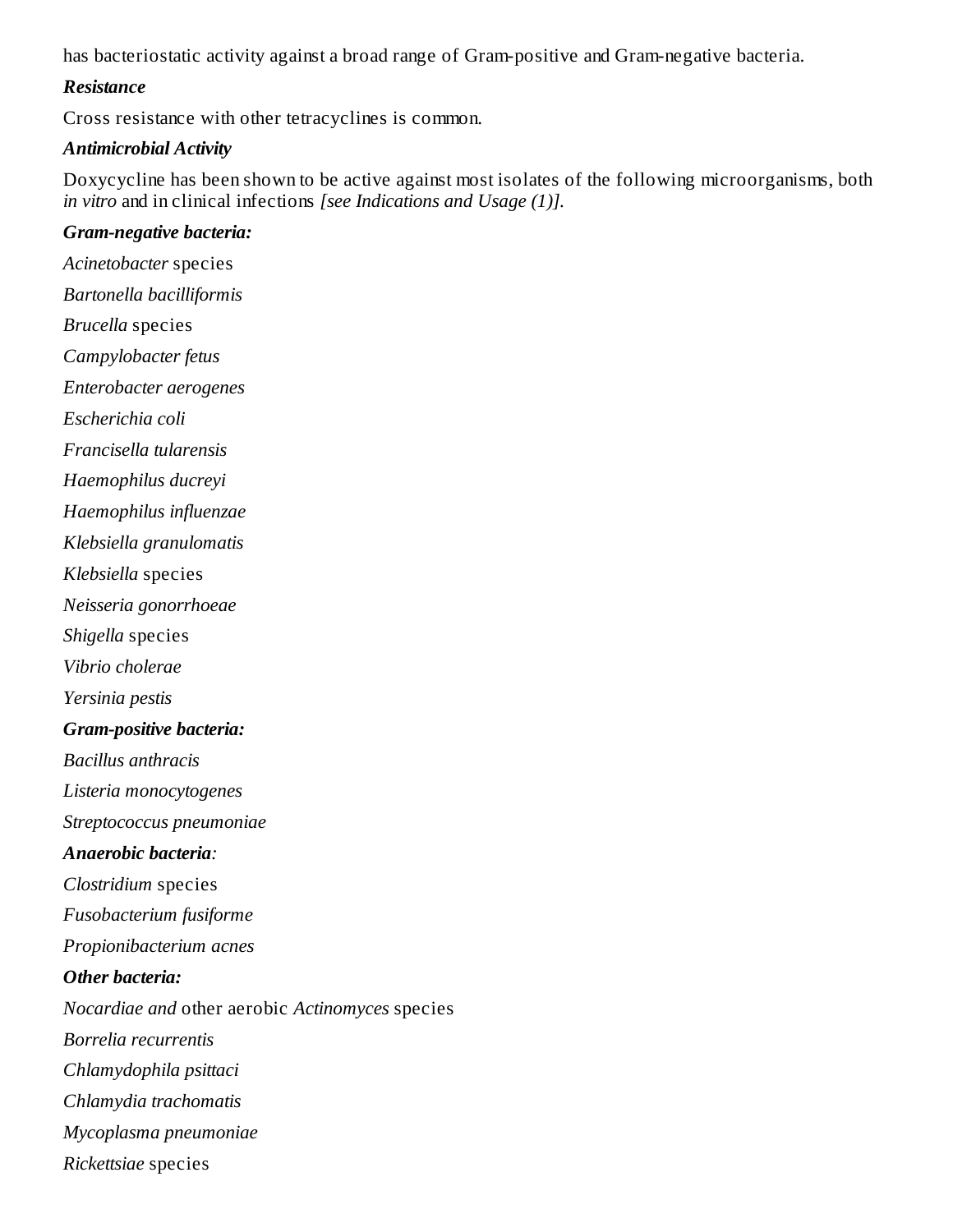*Treponema pallidum Treponema pallidum* subspecies *pertenue Ureaplasma urealyticum Parasites:*

*Balantidium coli*

*Entamoeba* species

*Plasmodium falciparum\**

\*Doxycycline has been found to be active against the asexual erythrocytic forms of *Plasmodium falciparum*, but not against the gametocytes of *P. falciparum*. The precise mechanism of action of the drug is not known.

### *Susceptibility Testing*

For specific information regarding susceptibility test interpretive criteria and associated test methods and quality control standards recognized by FDA for this drug, please see: https://www.fda.gov/STIC.

## **13 NONCLINICAL TOXICOLOGY**

### **13.1 Carcinogenesis, Mutagenesis, Impairment of Fertility**

Long-term studies in animals to evaluate carcinogenic potential of doxycycline hyclate have not been conducted.

However, a 2 year carcinogenicity study with doxycycline administered daily by oral gavage to adult rats (20, 75, 200 mg/kg/day) demonstrated an increase in uterine polyps in female rats at 200 mg/kg/day (10 times the maximum recommended daily adult dose of doxycycline hyclate based on body surface area comparison) with no change in tumor incidence in male rats at the same dose. A 2-year carcinogenicity study with doxycycline administered daily by oral gavage to adult male (maximum dose 150 mg/kg/day) and female (maximum dose 300 mg/kg/day) mice showed no changes in tumor incidence, at approximately 4 and 7 times the maximum recommended daily adult dose of doxycycline hyclate, based on a body surface area comparison, respectively.

Mutagenesis and fertility studies have not been conducted with doxycycline hyclate. Mutagenesis studies with doxycycline demonstrated no potential to cause genetic toxicity in an *in vitro* point mutation study with mammalian cells or in an *in vivo* micronucleus assay in CD-1 mice. However, data from an *in vitro* mammalian chromosomal aberration assay conducted in CHO cells suggest that doxycycline is a weak clastogen. Oral administration of doxycycline to Sprague-Dawley rats showed adverse effects on fertility and reproduction including increased time for mating, reduced sperm motility, velocity and concentration as well as increased pre and post implantation loss. Reduced sperm velocity was seen at the lowest dosage tested, 50 mg/kg/day which is 2.5 times the maximum recommended daily adult dose of doxycycline hyclate. Although doxycycline impairs the fertility of rats when administered at sufficient dosages, the effect of doxycycline hyclate on human fertility is unknown.

## **13.2 Animal Toxicology and/or Pharmacology**

Hyperpigmentation of the thyroid has been produced by members of the tetracycline-class in the following species: in rats by oxytetracycline, doxycycline, tetracycline  $\rm PO_4$ , and methacycline; in  $m$ inipigs by doxycycline,  $m$ inocycline, tetracycline PO $_4$ , and methacycline; in dogs by doxycycline and minocycline; in monkeys by minocycline.

Minocycline, tetracycline  $PO_4$ , methacycline, doxycycline, tetracycline base, oxytetracycline HCl, and tetracycline HCl, were goitrogenic in rats fed a low iodine diet. This goitrogenic effect was accompanied by high radioactive iodine uptake. Administration of minocycline also produced a large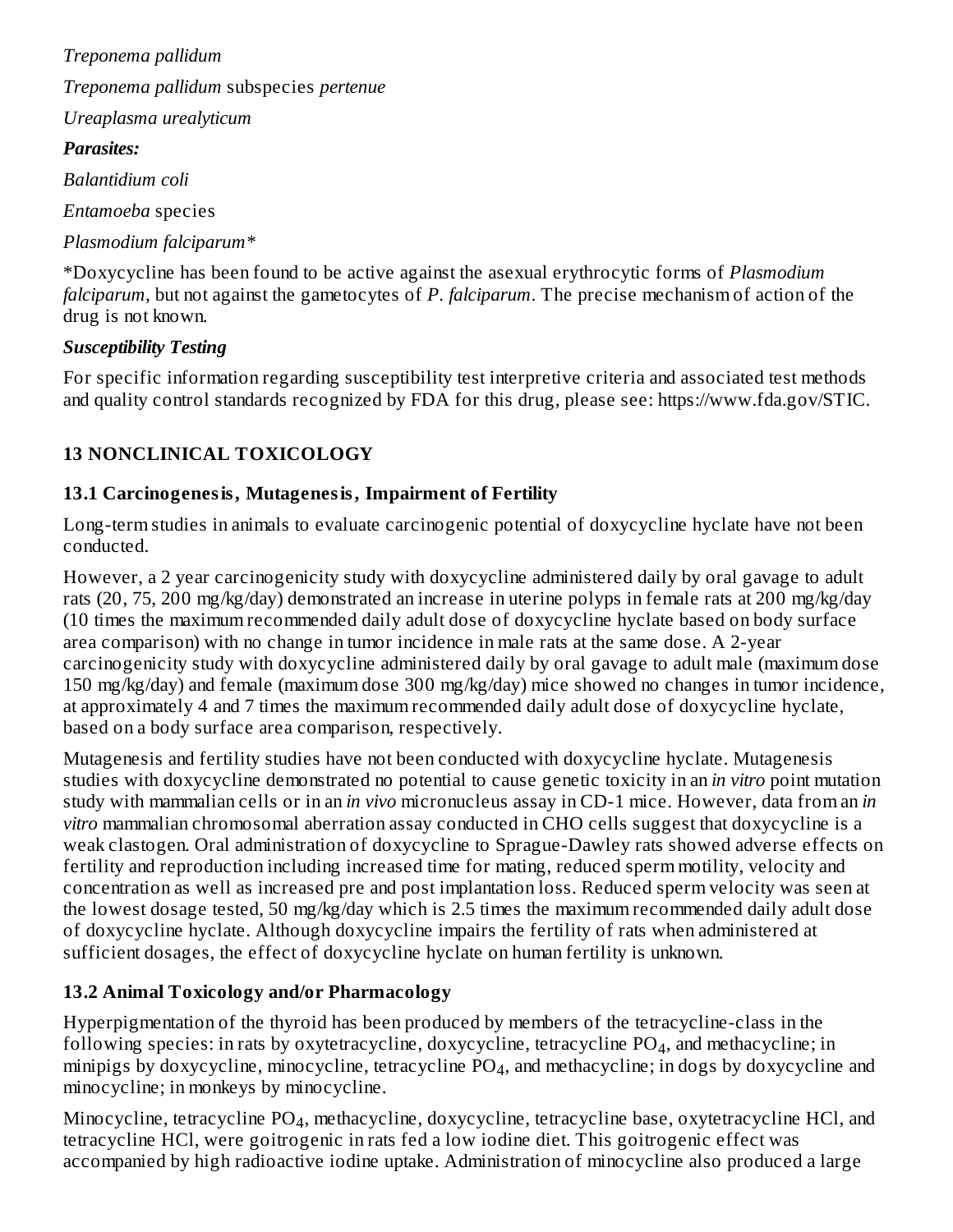goiter with high radioiodine uptake in rats fed a relatively high iodine diet.

Treatment of various animal species with this class of drugs has also resulted in the induction of thyroid hyperplasia in the following: in rats and dogs (minocycline); in chickens (chlortetracycline); and in rats and mice (oxytetracycline). Adrenal gland hyperplasia has been observed in goats and rats treated with oxytetracycline.

Results of animal studies indicate that tetracyclines cross the placenta and are found in fetal tissues.

#### **15 REFERENCES**

- 1. Friedman JM, Polifka JE. *Teratogenic Effects of Drugs. A Resource for Clinicians (TERIS)*. Baltimore, MD: The Johns Hopkins University Press: 2000: 149 to 195.
- 2. Cziezel AE and Rockenbauer M. Teratogenic study of doxycycline. Obstet Gynecol 1997; 89: 524 to 528.
- 3. Horne HW Jr. and Kundsin RB. The role of mycoplasma among 81 consecutive pregnancies: a prospective study. *Int J Fertil* 1980; 25: 315 to 317.
- 4. Drugs and Lactation Database (LactMed) [Internet]. Bethesda (MD): National Library of Medicine (US); [Last Revision Date 2018 Oct 31; cited 2019 Jun]. Doxycycline; LactMed Record Number: 100; [about 3 screens]. Available from: http://toxnet.nlm.nih.gov/newtoxnet/lactmed.htm

#### **16 HOW SUPPLIED/STORAGE AND HANDLING**

#### How Supplied

Doxycycline Hyclate Tablets USP, 75 mg are light-teal, round, biconvex, film-coated tablets debossed with "LU" on one side and "C80" on the other side. Each 75 mg tablet contains 86.6 mg of doxycycline hyclate equivalent to 75 mg of doxycycline.

| Bottles of 30 tablets: | NDC 68180-653-06 |
|------------------------|------------------|
| Bottles of 60 tablets: | NDC 68180-653-07 |
| Bottles of 90 tablets: | NDC 68180-653-09 |

Doxycycline Hyclate Tablets USP, 150 mg are mossy-green, capsule-shaped, biconvex, film-coated tablets scored on both sides. Each side of the functionally scored tablet has two parallel score line for splitting into 3 equal portions with "C" debossed on each portion of one side of the tablet, and plain on the other side. Each 150 mg tablet contains 173.2 mg of doxycycline hyclate equivalent to 150 mg of doxycycline.

| Bottles of 30 tablets: | NDC 68180-654-06 |
|------------------------|------------------|
| Bottles of 60 tablets: | NDC 68180-654-07 |
| Bottles of 90 tablets: | NDC 68180-654-09 |

#### Storage

Store at 25°C (77°F); excursions permitted to 15° to 30°C (59° to 86°F) [See USP Controlled Room Temperature]. Protect from light and moisture. Dispense in a tight, light-resistant container as defined in the USP using a child-resistant closure.

#### **17 PATIENT COUNSELING INFORMATION**

Advise the patient to read the FDA-approved patient labeling (Instructions for Use).

*Important Administration and Safety Information for Patients and Caregivers*

*Advise patients taking doxycycline hyclate for malaria prophylaxis:*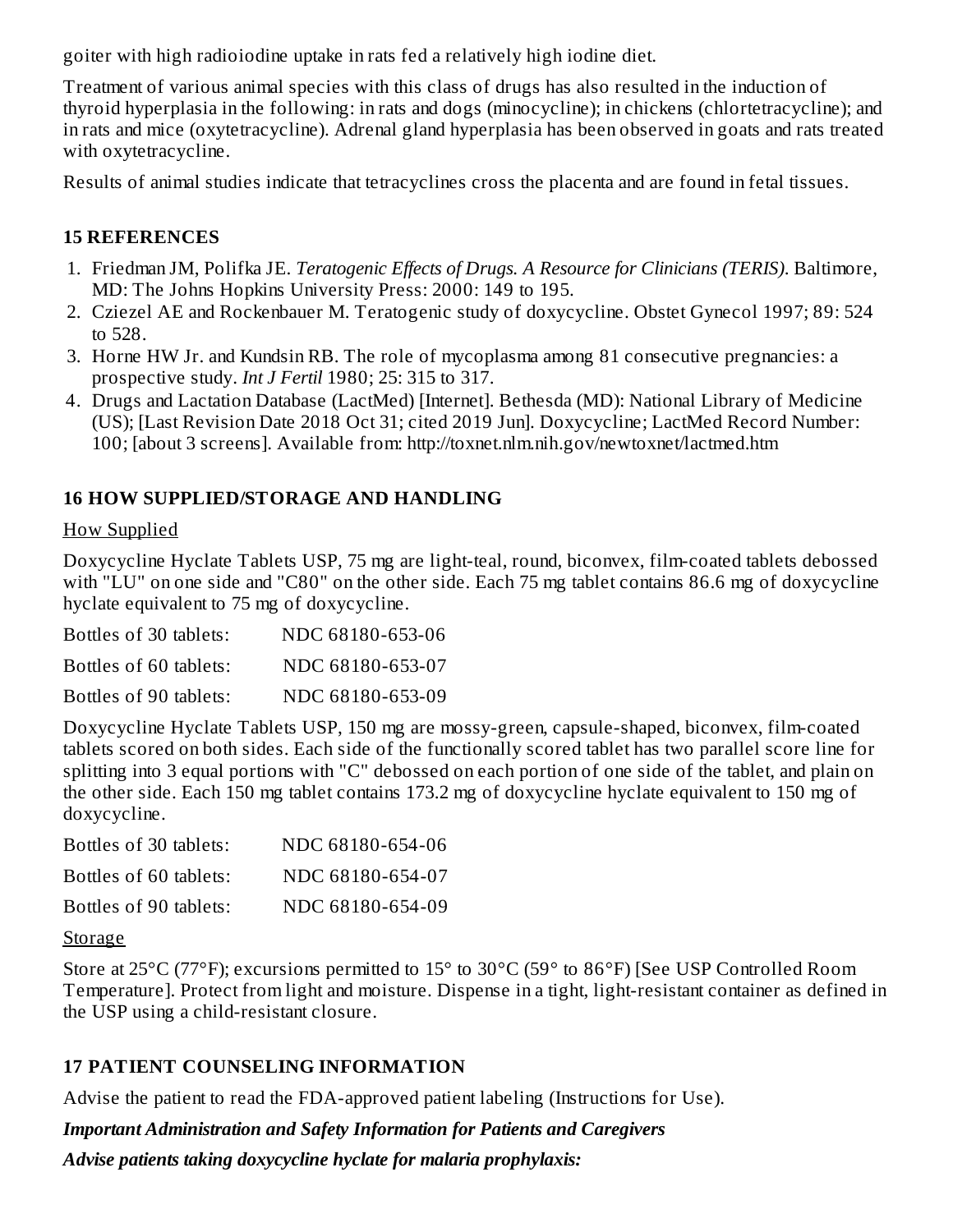- that no present-day antimalarial agent, including doxycycline, guarantees protection against malaria.
- to avoid being bitten by mosquitoes by using personal protective measures that help avoid contact with mosquitoes, especially from dusk to dawn (for example, staying in well-screened areas, using mosquito nets, covering the body with clothing, and using an effective insect repellent).
- $\bullet$  that doxycycline prophylaxis:
	- should begin 1 day to 2 days before travel to the malarious area,
	- should be continued daily while in the malarious area and after leaving the malarious area,

- should be continued for 4 further weeks to avoid development of malaria after returning from an endemic area,

- should not exceed 4 months.

#### *Advise all patients taking doxycycline hyclate:*

- $\bullet$  that doxycycline hyclate tablets (150 mg) can be broken into two-thirds or one-third at the scored lines to provide 100 mg or 50 mg strength doses, respectively.
- to avoid excessive sunlight or artificial ultraviolet light while receiving doxycycline and to discontinue therapy if phototoxicity (for example, skin eruptions, etc.) occurs. Sunscreen or sunblock should be considered *[see Warnings and Precautions (5.4)]* .
- to drink fluids liberally along with doxycycline hyclate to reduce the risk of esophageal irritation and ulceration *[see Adverse Reactions (6)].*
- $\bullet$  that the absorption of tetracyclines is reduced when taken with foods, especially those that contain calcium *[see Drug Interactions (7.3)].* However, the absorption of doxycycline is not markedly influenced by simultaneous ingestion of food or milk *[see Clinical Pharmacology (12.3)].*
- that if gastric irritation occurs, doxycycline hyclate may be given with food or milk *[see Clinical Pharmacology (12.3)].*
- that the absorption of tetracyclines is reduced when taken with antacids containing aluminum, calcium or magnesium, bismuth subsalicylate, and iron-containing preparations *[see Drug Interactions (7.3)].*
- that the use of doxycycline might increase the incidence of vaginal candidiasis.  $\bullet$

### *Tooth Discoloration and Inhibition of Bone Growth*

Advise patients that doxycycline hyclate, like other tetracycline-class drugs, may cause permanent tooth discoloration of deciduous teeth and reversible inhibition of bone growth when administered during pregnancy. Tell your healthcare provider right away if you become pregnant during treatment *[see Warnings and Precautions (5.1, 5.2) and Use in Specific Populations (8.1, 8.4)].*

#### *Lactation*

Advise women not to breastfeed during treatment with doxycycline hyclate and for 5 days after the last dose *[see Use in Specific Populations (8.2)].*

### *Diarrhea*

Advise patients that diarrhea is a common problem caused by antibacterial drugs which usually ends when the antibacterial is discontinued. Sometimes after starting treatment with antibacterial drugs, patients can develop watery and bloody stools (with or without stomach cramps and fever) even as late as two or more months after having taken the last dose of antibacterial. If this occurs, patients should contact their physician as soon as possible.

### *Development of Resistance*

Counsel patients that antibacterial drugs including doxycycline hyclate should only be used to treat bacterial infections. They do not treat viral infections (for example, the common cold). When doxycycline hyclate are prescribed to treat a bacterial infection, patients should be told that although it is common to feel better early in the course of therapy, the medication should be taken exactly as directed. Skipping doses or not completing the full course of therapy may (1) decrease the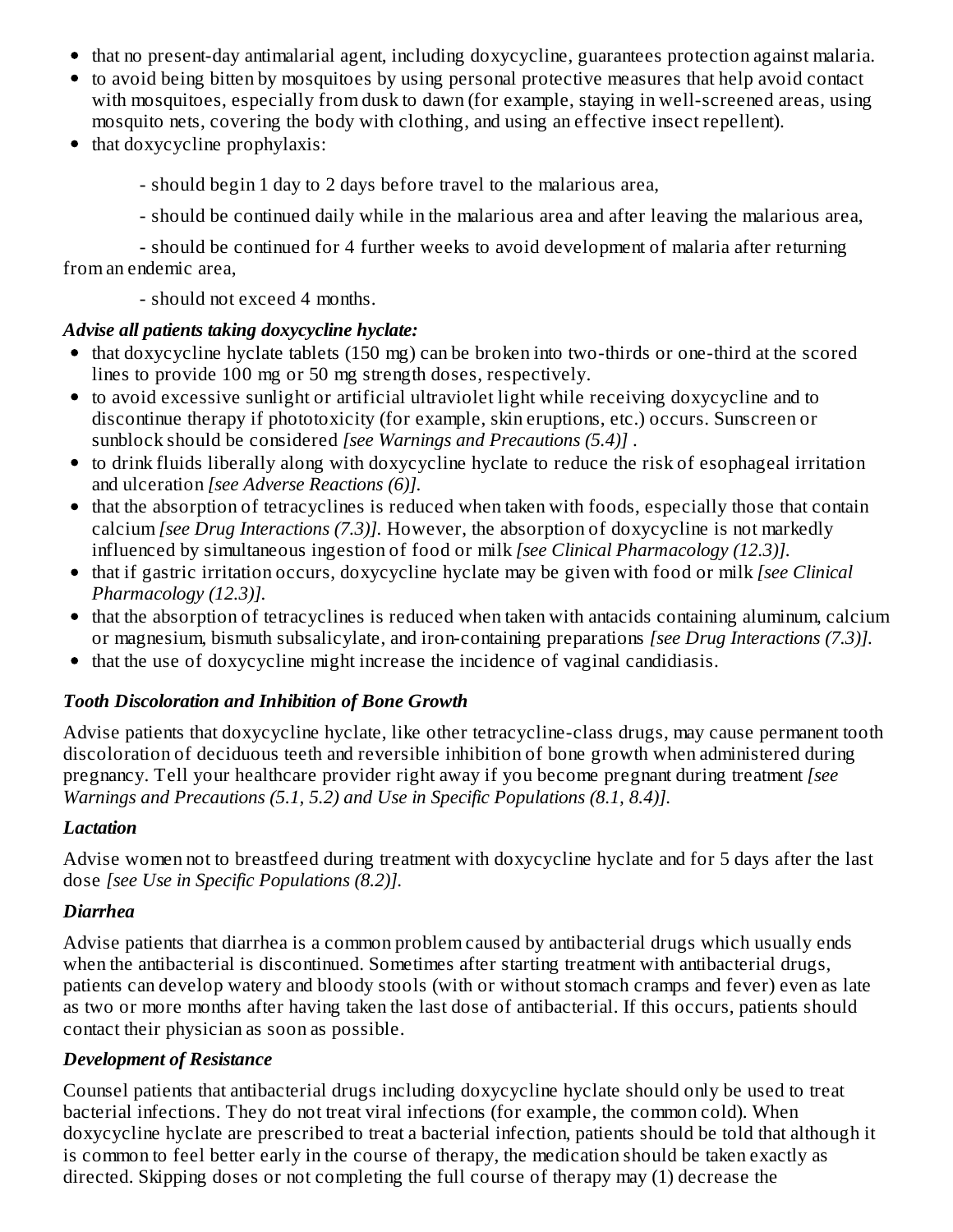effectiveness of the immediate treatment and (2) increase the likelihood that bacteria will develop resistance and will not be treatable by doxycycline hyclate or other antibacterial drugs in the future.

The brands listed are trademarks of their respective owners and are not trademarks of Lupin Pharmaceuticals, Inc. The makers of these brands are not affiliated with and do not endorse Lupin Pharmaceuticals, Inc. or its products.

Manufactured for:

#### **Lupin Pharmaceuticals, Inc.**

Baltimore, Maryland 21202

United States

Manufactured by:

### **Lupin Limited**

Nagpur 441 108

INDIA

#### **FDA-Approved Patient Labeling**

#### **Instructions for Us e**

### **Doxycycline Hyclate (DOX-i-SYE-kleen HYE-klate)**

#### **Tablets**

#### **for oral us e**

Read this Instructions for Use before you start using doxycycline hyclate tablets and each time you get a refill. There may be new information. This information does not take the place of talking to your healthcare provider about your medical condition or treatment.

Note:

- Your healthcare provider may need to change your dose of doxycycline hyclate tablets during treatment as needed.
- Doxycycline hyclate tablets can be taken whole or broken at scored lines.
- Doxycycline hyclate tablets are marked with scored lines and may be broken at these scored lines to provide the following doses:

### **150 mg treatment (take the entire whole tablet)**







full tablet side view (with thumb and index finger)

(scored lines) full tablet top view

full tablet side view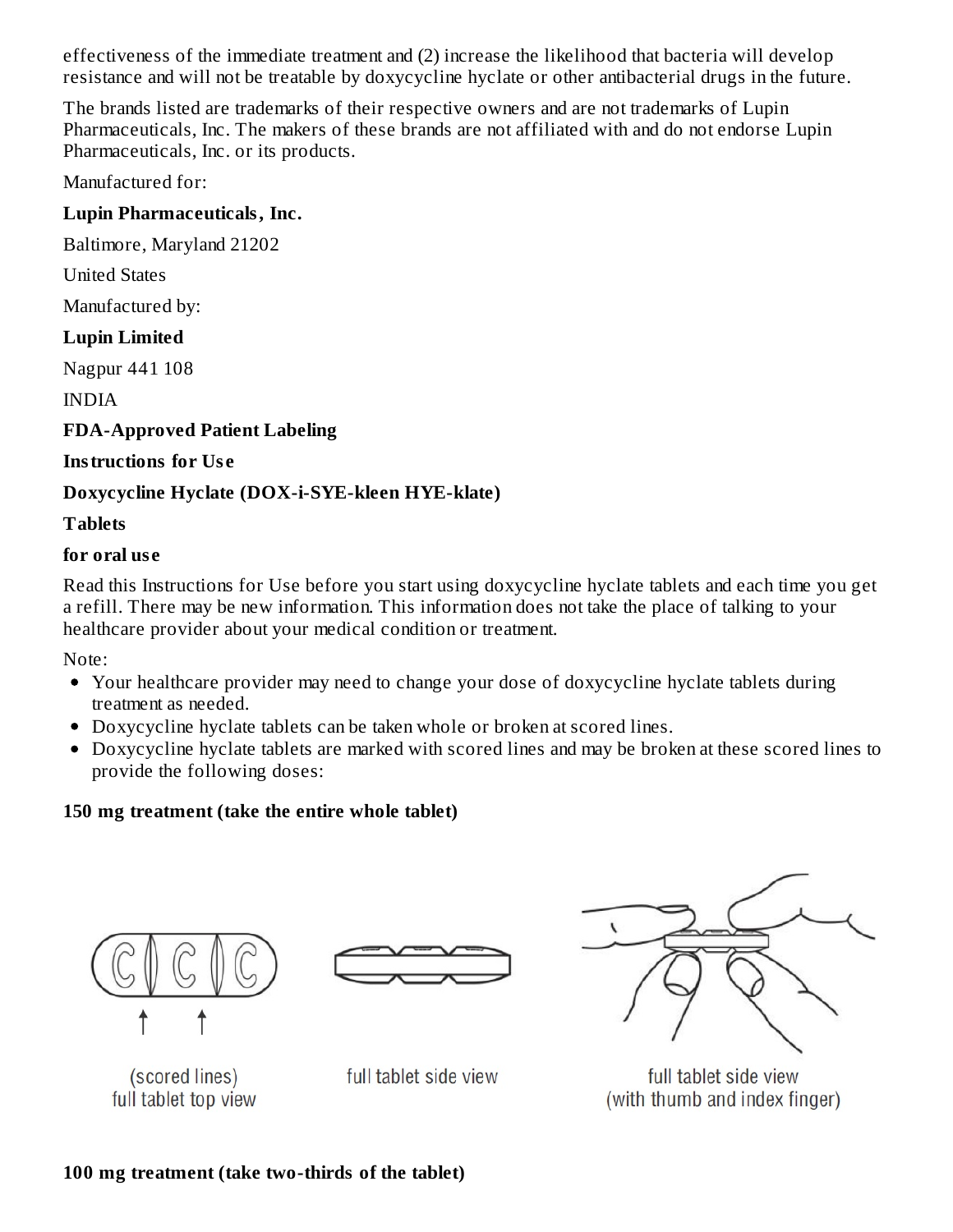





two-thirds tablet top view two-thirds tablet side view

two-thirds tablet side view (with thumb and index finger)

#### **50 mg treatment (take one-third of the tablet)**







one-third tablet top view

one-third tablet side view

one-third tablet side view (with thumb and index finger)

How to break your doxycycline hyclate tablet:

- Hold the tablet between your thumb and index finger close to the scored line for your dose of doxycycline hyclate tablet as shown above.
- Apply enough pressure to break the tablet at the scored line.
- **Do not** break the doxycycline hyclate tablet in any other way.

#### Rx only

This Instructions for Use has been approved by the U.S. Food and Drug Administration.

Manufactured for:

### **Lupin Pharmaceuticals, Inc.**

Baltimore, Maryland 21202

United States

Manufactured by:

### **Lupin Limited**

Nagpur 441 108

### **PACKAGE LABEL.PRINCIPAL DISPLAY PANEL**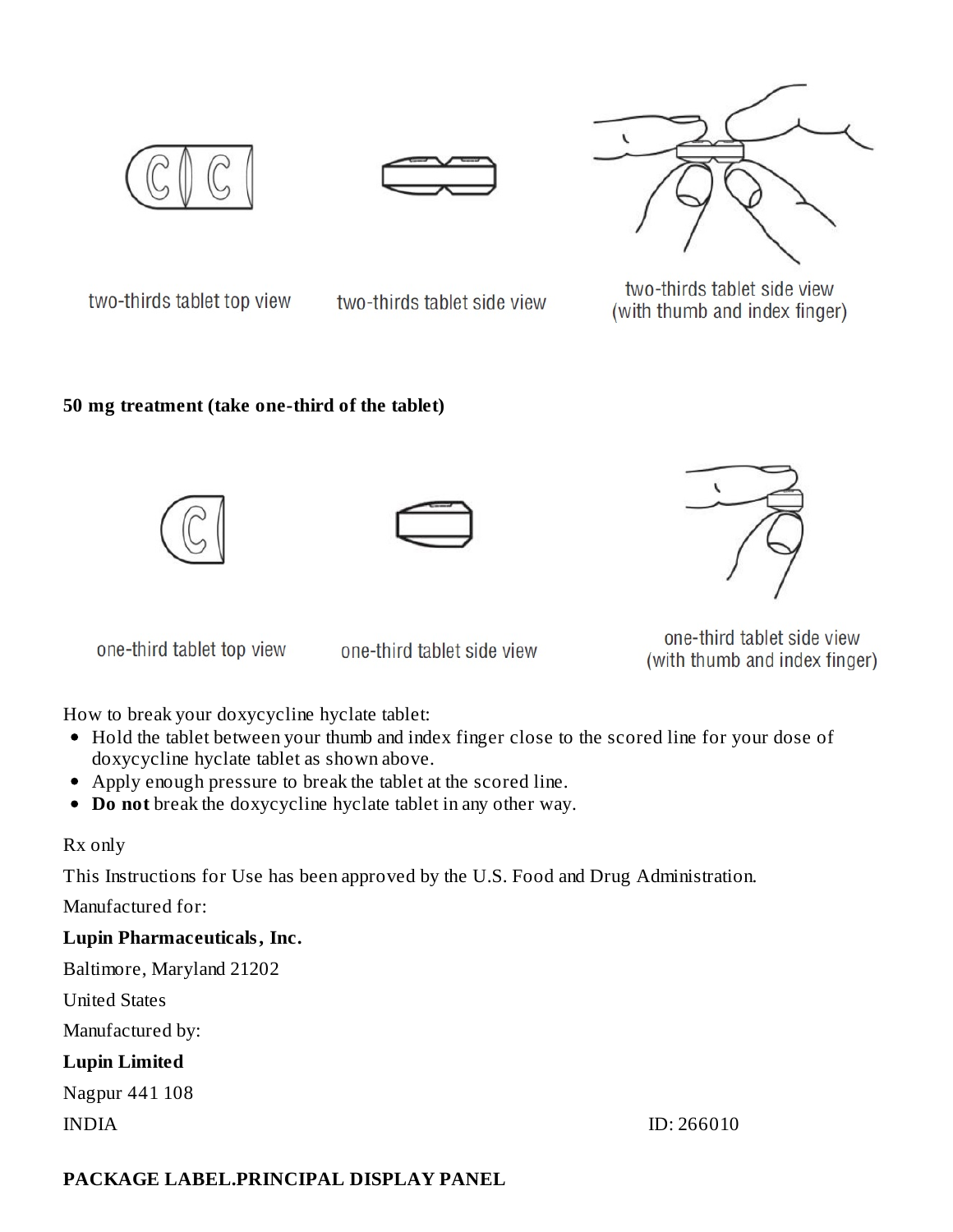NDC 68180-653-06 Doxycycline Hyclate Tablets USP 75 mg Rx only Bottle of 30 Tablets



NDC 68180-654-06 Doxycycline Hyclate Tablets USP 150 mg Rx only

Bottle of 30 Tablets



#### **DOXYCYCLINE HYCLATE**

doxyclycline hyclate tablet, coated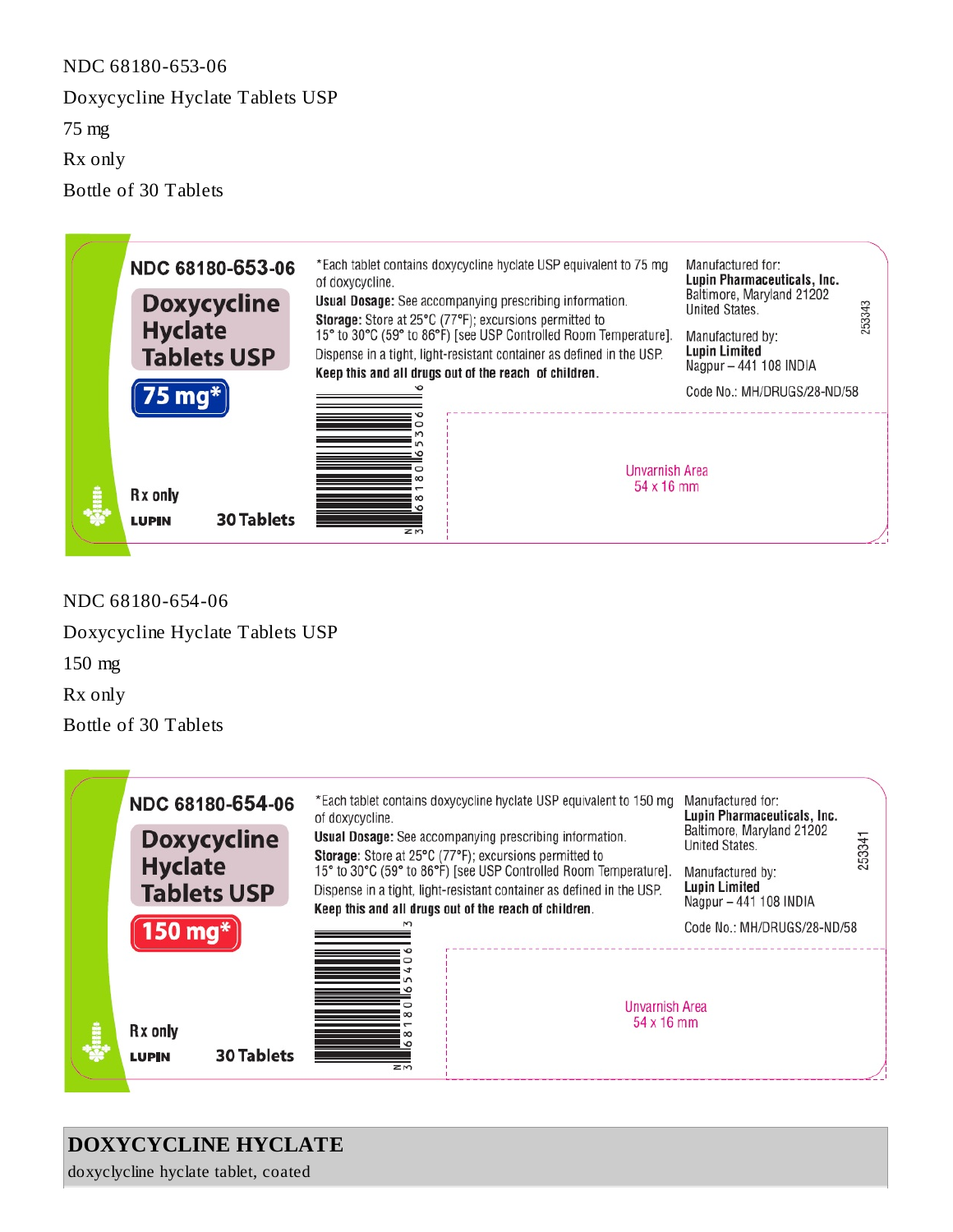| <b>Product Information</b>                        |                                           |                                                                  |  |            |                             |                           |          |  |
|---------------------------------------------------|-------------------------------------------|------------------------------------------------------------------|--|------------|-----------------------------|---------------------------|----------|--|
| Product Type                                      |                                           | HUMAN PRESCRIPTION DRUG<br>Item Code (Source)                    |  |            |                             | NDC:68180-653             |          |  |
| <b>Route of Administration</b>                    |                                           | ORAL                                                             |  |            |                             |                           |          |  |
|                                                   |                                           |                                                                  |  |            |                             |                           |          |  |
|                                                   |                                           |                                                                  |  |            |                             |                           |          |  |
| <b>Active Ingredient/Active Moiety</b>            |                                           |                                                                  |  |            |                             |                           |          |  |
|                                                   |                                           | <b>Ingredient Name</b>                                           |  |            | <b>Basis of Strength</b>    |                           | Strength |  |
|                                                   |                                           | DOXYCYCLINE HYCLATE (UNII: 19 XTS3T51U) (DOXYCYCLINE ANHYDROUS - |  |            | <b>DOXYCYCLINE</b>          |                           | 75 mg    |  |
| UNII:334895S862)<br><b>ANHYDROUS</b>              |                                           |                                                                  |  |            |                             |                           |          |  |
|                                                   |                                           |                                                                  |  |            |                             |                           |          |  |
|                                                   |                                           |                                                                  |  |            |                             |                           |          |  |
| <b>Inactive Ingredients</b>                       |                                           |                                                                  |  |            |                             |                           |          |  |
| CELLULOSE, MICRO CRYSTALLINE (UNII: OP1R32D61U)   |                                           | <b>Ingredient Name</b>                                           |  |            |                             |                           | Strength |  |
| CROSCARMELLOSE SODIUM (UNII: M28OL1HH48)          |                                           |                                                                  |  |            |                             |                           |          |  |
| FD&C BLUE NO. 1 (UNII: H3R47K3TBD)                |                                           |                                                                  |  |            |                             |                           |          |  |
| FD&C YELLOW NO. 6 (UNII: H77VEI93A8)              |                                           |                                                                  |  |            |                             |                           |          |  |
| HYPROMELLOSE 2910 (5 MPA.S) (UNII: R75537T0T4)    |                                           |                                                                  |  |            |                             |                           |          |  |
| MAGNESIUM STEARATE (UNII: 70097M6I30)             |                                           |                                                                  |  |            |                             |                           |          |  |
| POLYETHYLENE GLYCOL 3350 (UNII: G2M7P15E5P)       |                                           |                                                                  |  |            |                             |                           |          |  |
| POLYVINYL ALCOHOL, UNSPECIFIED (UNII: 532B59J990) |                                           |                                                                  |  |            |                             |                           |          |  |
|                                                   |                                           |                                                                  |  |            |                             |                           |          |  |
| TALC (UNII: 7SEV7J4R1U)                           | SO DIUM LAURYL SULFATE (UNII: 368GB5141J) |                                                                  |  |            |                             |                           |          |  |
|                                                   | TITANIUM DIO XIDE (UNII: 15FIX9V2JP)      |                                                                  |  |            |                             |                           |          |  |
|                                                   |                                           |                                                                  |  |            |                             |                           |          |  |
|                                                   |                                           |                                                                  |  |            |                             |                           |          |  |
| <b>Product Characteristics</b>                    |                                           |                                                                  |  |            |                             |                           |          |  |
| Color                                             | BLUE (light-teal)<br>Score                |                                                                  |  | no score   |                             |                           |          |  |
| <b>Shape</b>                                      | ROUND                                     | Size                                                             |  |            | 9mm                         |                           |          |  |
| Flavor                                            |                                           | <b>Imprint Code</b>                                              |  |            | LU; C80                     |                           |          |  |
| <b>Contains</b>                                   |                                           |                                                                  |  |            |                             |                           |          |  |
|                                                   |                                           |                                                                  |  |            |                             |                           |          |  |
|                                                   |                                           |                                                                  |  |            |                             |                           |          |  |
| Packaging                                         |                                           |                                                                  |  |            |                             |                           |          |  |
| <b>Item Code</b><br>#                             |                                           | <b>Package Description</b>                                       |  |            | <b>Marketing Start Date</b> | <b>Marketing End Date</b> |          |  |
| 1 NDC:68180-653-06                                |                                           | 30 in 1 BOTTLE; Type 0: Not a Combination Product<br>10/30/2017  |  |            |                             |                           |          |  |
| 2 NDC:68180-653-07                                |                                           | 60 in 1 BOTTLE; Type 0: Not a Combination Product<br>10/30/2017  |  |            |                             |                           |          |  |
| 3 NDC:68180-653-09                                |                                           | 90 in 1 BOTTLE; Type 0: Not a Combination Product<br>10/30/2017  |  |            |                             |                           |          |  |
|                                                   |                                           |                                                                  |  |            |                             |                           |          |  |
|                                                   |                                           |                                                                  |  |            |                             |                           |          |  |
| <b>Marketing Information</b>                      |                                           |                                                                  |  |            |                             |                           |          |  |
| <b>Marketing Category</b>                         |                                           | <b>Application Number or Monograph Citation</b>                  |  |            | <b>Marketing Start Date</b> | <b>Marketing End Date</b> |          |  |
| <b>ANDA</b>                                       | ANDA208818                                |                                                                  |  | 10/30/2017 |                             |                           |          |  |
|                                                   |                                           |                                                                  |  |            |                             |                           |          |  |

# **DOXYCYCLINE HYCLATE**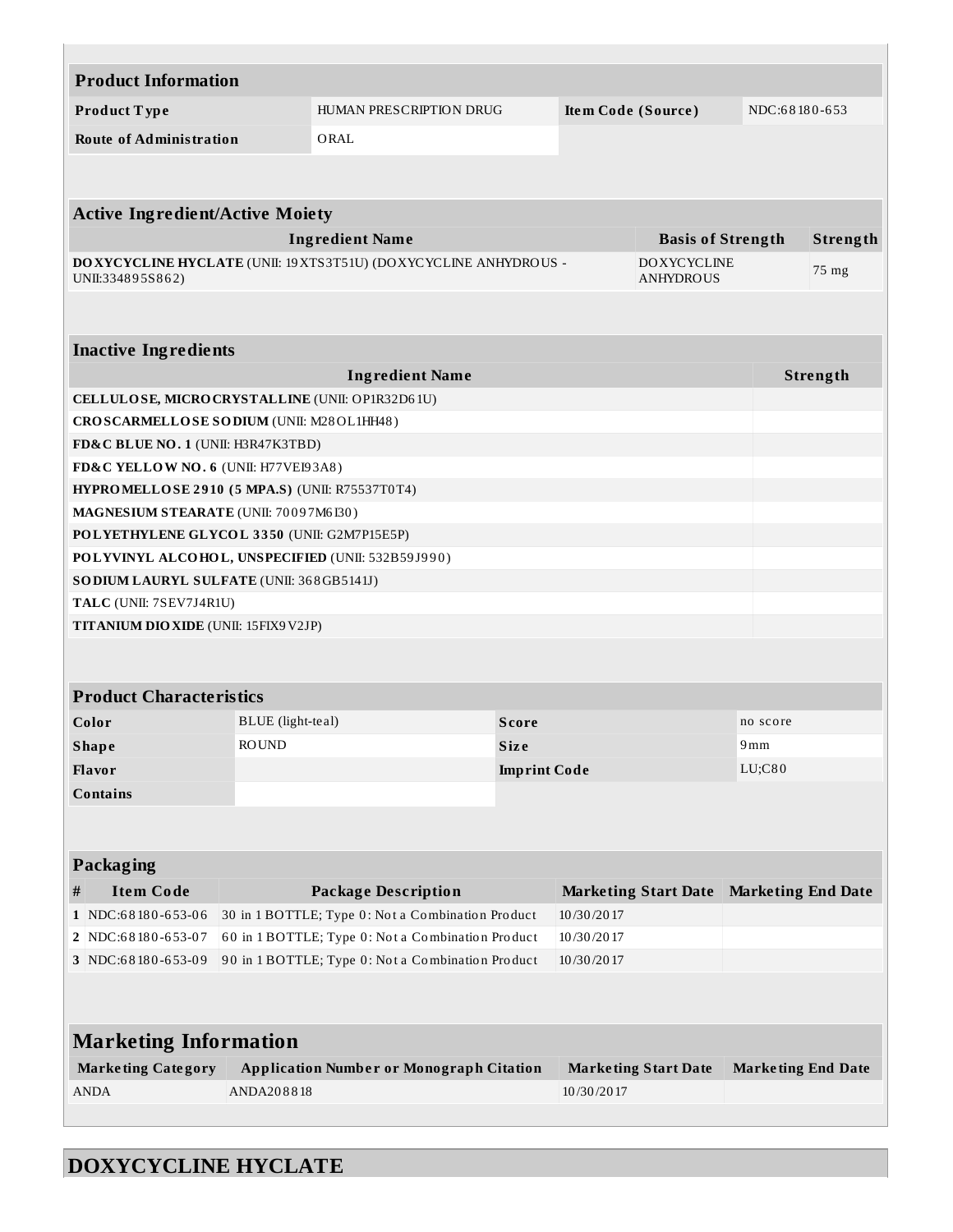| doxyclycline hyclate tablet, coated                                                    |                                          |                                                   |                                   |                             |                           |          |  |
|----------------------------------------------------------------------------------------|------------------------------------------|---------------------------------------------------|-----------------------------------|-----------------------------|---------------------------|----------|--|
| <b>Product Information</b>                                                             |                                          |                                                   |                                   |                             |                           |          |  |
| Product Type                                                                           |                                          | HUMAN PRESCRIPTION DRUG                           | Item Code (Source)                |                             | NDC:68180-654             |          |  |
| <b>Route of Administration</b>                                                         |                                          | ORAL                                              |                                   |                             |                           |          |  |
|                                                                                        |                                          |                                                   |                                   |                             |                           |          |  |
|                                                                                        |                                          |                                                   |                                   |                             |                           |          |  |
| <b>Active Ingredient/Active Moiety</b>                                                 |                                          |                                                   |                                   |                             |                           |          |  |
| <b>Ingredient Name</b><br><b>Basis of Strength</b><br>Strength                         |                                          |                                                   |                                   |                             |                           |          |  |
| DOXYCYCLINE HYCLATE (UNII: 19 XTS3T51U) (DOXYCYCLINE ANHYDROUS -<br><b>DOXYCYCLINE</b> |                                          |                                                   |                                   |                             |                           | 150 mg   |  |
| UNII:334895S862)                                                                       |                                          |                                                   |                                   | <b>ANHYDROUS</b>            |                           |          |  |
|                                                                                        |                                          |                                                   |                                   |                             |                           |          |  |
| <b>Inactive Ingredients</b>                                                            |                                          |                                                   |                                   |                             |                           |          |  |
|                                                                                        |                                          | <b>Ingredient Name</b>                            |                                   |                             |                           | Strength |  |
| CELLULOSE, MICRO CRYSTALLINE (UNII: OP1R32D61U)                                        |                                          |                                                   |                                   |                             |                           |          |  |
| CROSCARMELLOSE SODIUM (UNII: M28OL1HH48)                                               |                                          |                                                   |                                   |                             |                           |          |  |
| FD&C BLUE NO. 2 (UNII: L06K8R7DQK)                                                     |                                          |                                                   |                                   |                             |                           |          |  |
| FERRIC OXIDE YELLOW (UNII: EX438O2MRT)                                                 |                                          |                                                   |                                   |                             |                           |          |  |
| HYPROMELLOSE 2910 (5 MPA.S) (UNII: R75537T0T4)                                         |                                          |                                                   |                                   |                             |                           |          |  |
| MAGNESIUM STEARATE (UNII: 70097M6I30)                                                  |                                          |                                                   |                                   |                             |                           |          |  |
| POLYETHYLENE GLYCOL 3350 (UNII: G2M7P15E5P)                                            |                                          |                                                   |                                   |                             |                           |          |  |
|                                                                                        |                                          | POLYVINYL ALCOHOL, UNSPECIFIED (UNII: 532B59J990) |                                   |                             |                           |          |  |
|                                                                                        | SODIUM LAURYL SULFATE (UNII: 368GB5141J) |                                                   |                                   |                             |                           |          |  |
|                                                                                        | TALC (UNII: 7SEV7J4R1U)                  |                                                   |                                   |                             |                           |          |  |
| TITANIUM DIO XIDE (UNII: 15FIX9V2JP)                                                   |                                          |                                                   |                                   |                             |                           |          |  |
|                                                                                        |                                          |                                                   |                                   |                             |                           |          |  |
| <b>Product Characteristics</b>                                                         |                                          |                                                   |                                   |                             |                           |          |  |
| Color                                                                                  | GREEN (mossy-green)<br>3 pieces<br>Score |                                                   |                                   |                             |                           |          |  |
| <b>Shape</b>                                                                           | OVAL (capsule shaped)                    |                                                   | <b>Size</b><br>$16 \,\mathrm{mm}$ |                             |                           |          |  |
| Flavor                                                                                 |                                          | <b>Imprint Code</b>                               |                                   |                             | C;C;C                     |          |  |
| <b>Contains</b>                                                                        |                                          |                                                   |                                   |                             |                           |          |  |
|                                                                                        |                                          |                                                   |                                   |                             |                           |          |  |
| Packaging                                                                              |                                          |                                                   |                                   |                             |                           |          |  |
| <b>Item Code</b><br>#                                                                  |                                          | <b>Package Description</b>                        |                                   | <b>Marketing Start Date</b> | <b>Marketing End Date</b> |          |  |
| 1 NDC:68180-654-06                                                                     |                                          | 30 in 1 BOTTLE; Type 0: Not a Combination Product | 10/30/2017                        |                             |                           |          |  |
| 2 NDC:68180-654-07                                                                     |                                          | 60 in 1 BOTTLE; Type 0: Not a Combination Product | 10/30/2017                        |                             |                           |          |  |
| 3 NDC:68180-654-09                                                                     |                                          | 90 in 1 BOTTLE; Type 0: Not a Combination Product | 10/30/2017                        |                             |                           |          |  |
|                                                                                        |                                          |                                                   |                                   |                             |                           |          |  |
| <b>Marketing Information</b>                                                           |                                          |                                                   |                                   |                             |                           |          |  |
|                                                                                        |                                          |                                                   |                                   |                             |                           |          |  |
| <b>Marketing Category</b>                                                              |                                          | <b>Application Number or Monograph Citation</b>   |                                   | <b>Marketing Start Date</b> | <b>Marketing End Date</b> |          |  |
| <b>ANDA</b>                                                                            | ANDA208818                               |                                                   | 10/30/2017                        |                             |                           |          |  |
|                                                                                        |                                          |                                                   |                                   |                             |                           |          |  |